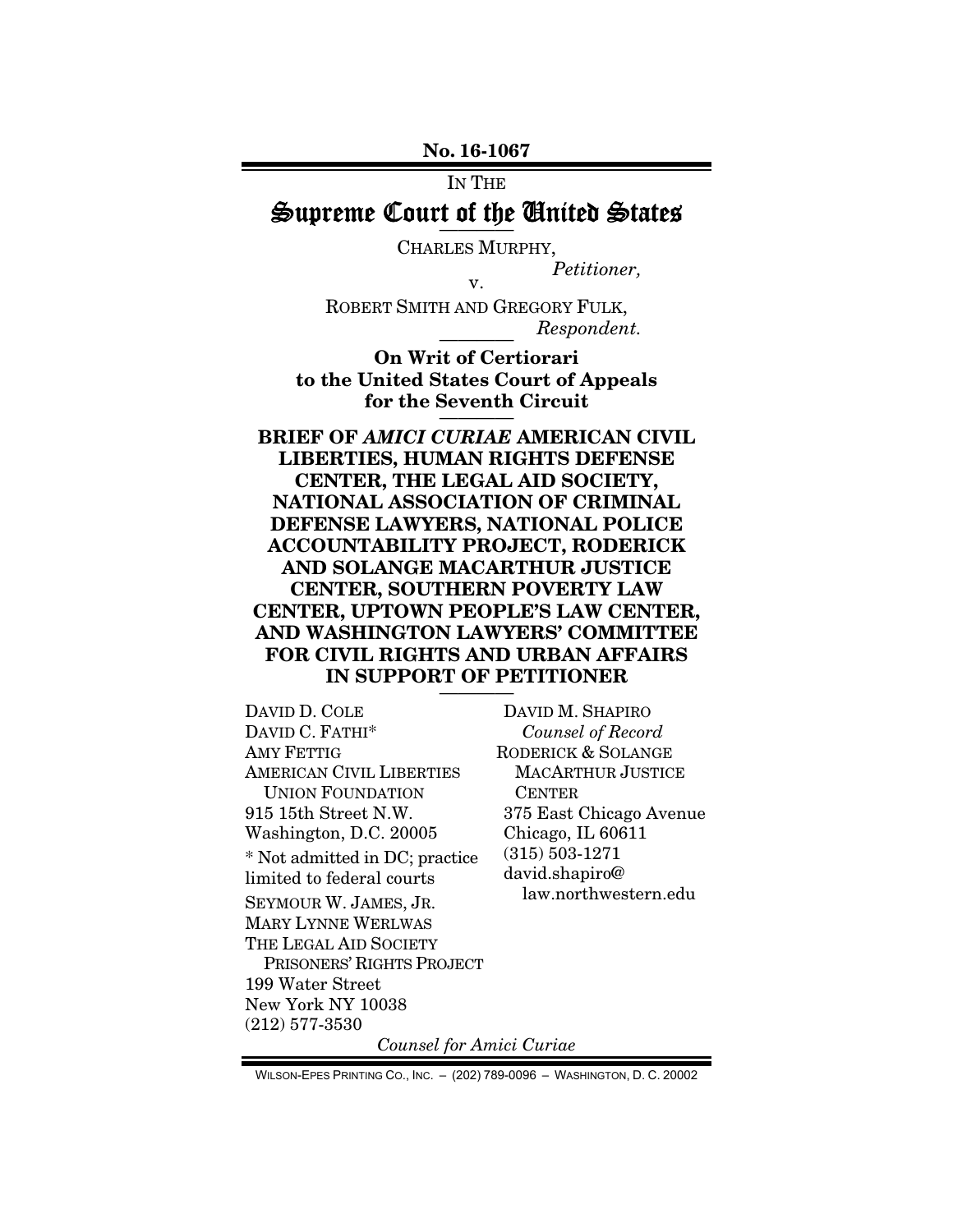# **TABLE OF CONTENTS**

| Ī. | THE DETERENT AND COMPENSATORY<br>PURPOSES OF SECTION 1983 REQUIRE<br>DAMAGES WHEN CORRECTIONAL<br>OFFICERS COMMIT VIOLATIONS OF                                                                                    |
|----|--------------------------------------------------------------------------------------------------------------------------------------------------------------------------------------------------------------------|
| H. | TO EFFECTUATE THE DETERRENT AND<br><b>COMPENSATORY PURPOSES OF SECTION</b><br>1983, DISTIRCT COURTS MUST HAVE<br>DISCRETION TO REDUCE DAMAGES<br>AWARDS BY LESS THAN 25% IN THE<br>FACE OF EGREGIOUS VIOLATIONS OF |
|    | A. T.R. v. South Carolina Department of                                                                                                                                                                            |
|    |                                                                                                                                                                                                                    |
|    | C. In re Death of Bradley Ballard 14                                                                                                                                                                               |
|    |                                                                                                                                                                                                                    |
|    | E. Nunez v. City of New York  15                                                                                                                                                                                   |
|    | F. Castro v. County of Los Angeles 17                                                                                                                                                                              |
|    |                                                                                                                                                                                                                    |
|    |                                                                                                                                                                                                                    |
|    | Clark-Murphy v. Foreback 20<br>$\mathbf{L}$                                                                                                                                                                        |
|    | $\mathbf{J}$                                                                                                                                                                                                       |
|    |                                                                                                                                                                                                                    |
|    |                                                                                                                                                                                                                    |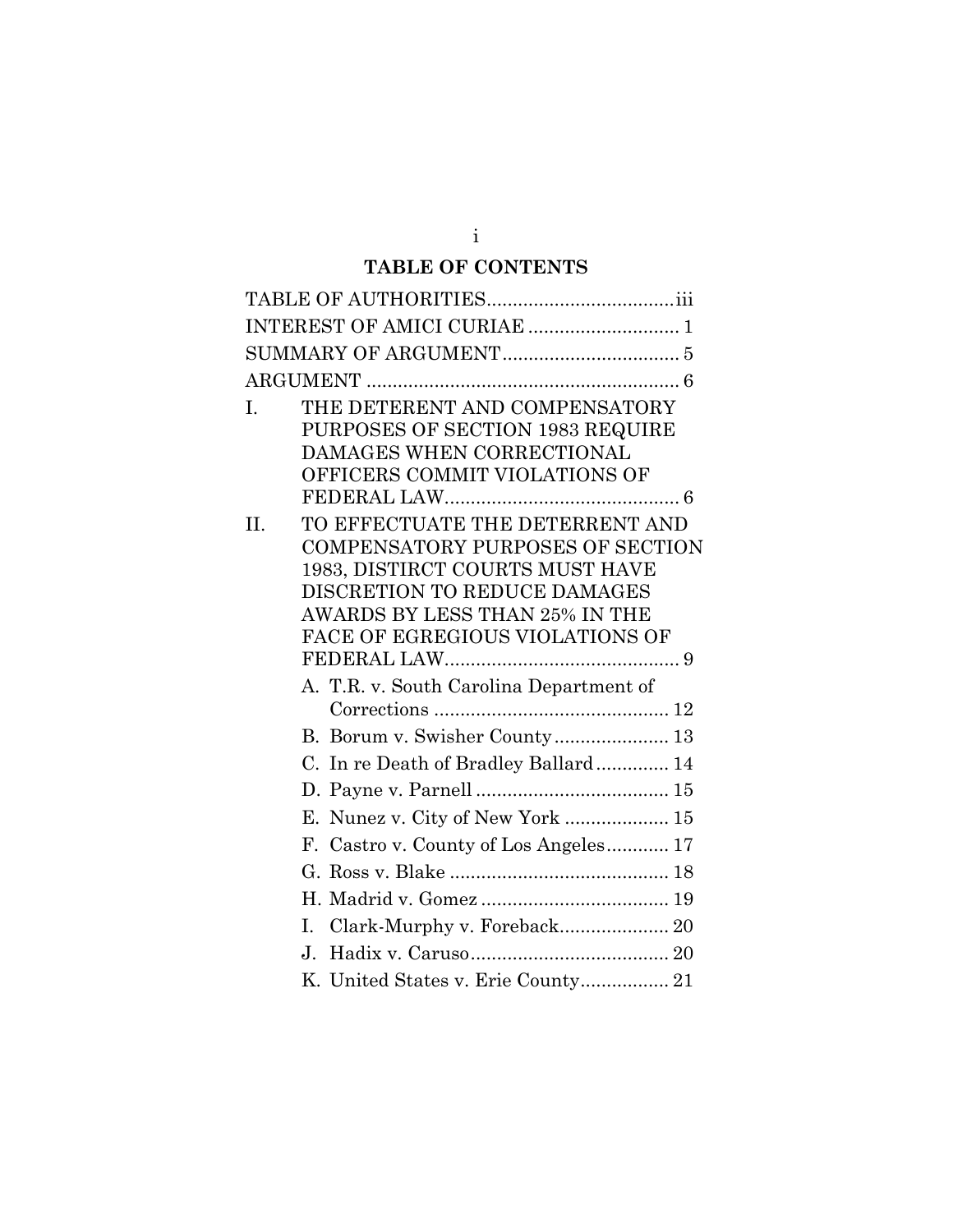| S. Valarie v. Michigan Dep't of Corr 26 |  |
|-----------------------------------------|--|
|                                         |  |
|                                         |  |
|                                         |  |
|                                         |  |

ii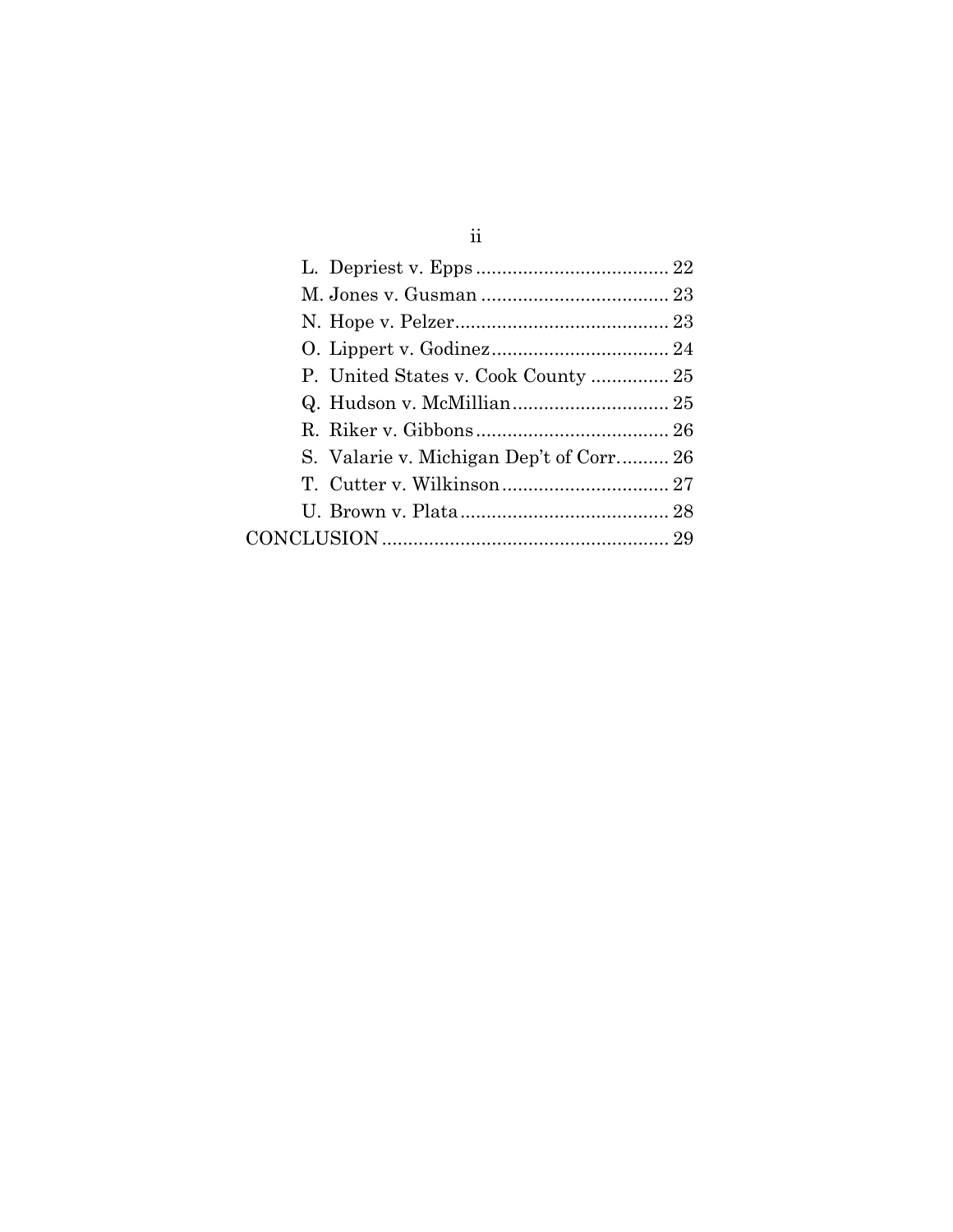# **TABLE OF AUTHORITIES**

#### **Cases**

| Blake v. Ross,                             |
|--------------------------------------------|
| 787 F.3d 693 (4th Cir.), cert. granted,    |
| 136 S. Ct. 614 (2015), and vacated,        |
|                                            |
| Borum v. Swisher County,                   |
| No. 2:14-CV-127-J, 2015 WL 327508          |
|                                            |
| Brown v. Plata,                            |
|                                            |
| Carey v. Piphus,                           |
|                                            |
| Carlson v. Green,                          |
|                                            |
| Castro v. County of Los Angeles,           |
|                                            |
| City of Monterey v. Del Monte Dunes,       |
|                                            |
| Clark-Murphy v. Foreback,                  |
|                                            |
| Cutter v. Wilkinson,                       |
|                                            |
| Depriest v. Epps,                          |
| No. 3:10-cv-00663-CWR-FKB, 2012 BL         |
| 443032 (S.D. Miss. Mar. 26, 2012) 22, 23   |
| Hadix v. Caruso,                           |
| 461 F. Supp. 2d 574 (W.D. Mich. 2006)20-21 |
| Hope v. Pelzer,                            |
|                                            |

iii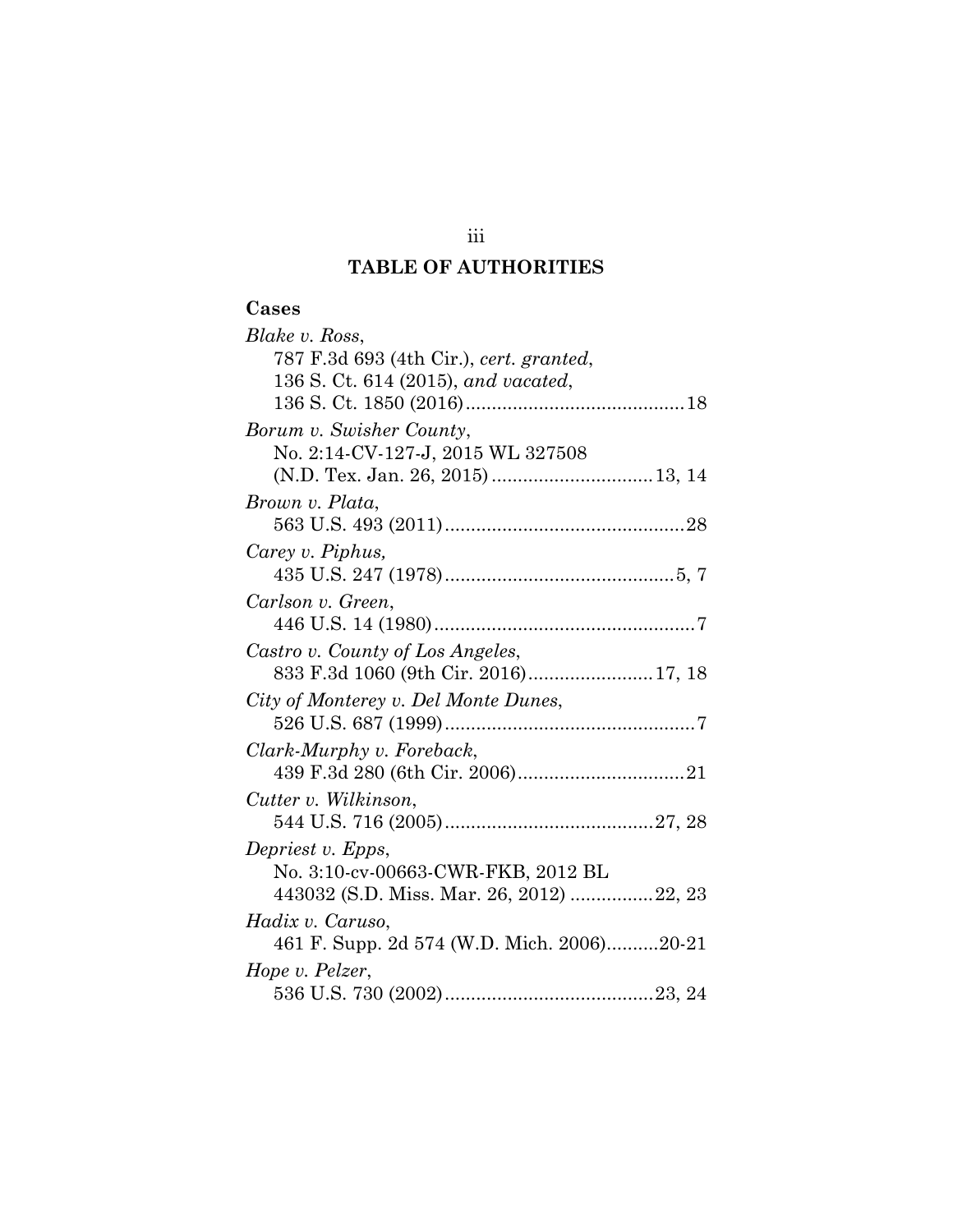| Hudson v. McMillian,                                                   |
|------------------------------------------------------------------------|
|                                                                        |
| Imbler v. Pachtman,                                                    |
|                                                                        |
| Jones v. Gusman,                                                       |
|                                                                        |
| Madrid v. Gomez,                                                       |
| 889 F. Supp. 1146 (N.D. Cal. 1995) 19, 20                              |
| Owen v. City of Independence,                                          |
|                                                                        |
| Payne v. Parnell,                                                      |
| 246 F. App'x 884 (5th Cir. 2007)  15                                   |
| Robertson v. Wegmann,                                                  |
|                                                                        |
| Ross v. Blake,                                                         |
|                                                                        |
| Valarie v. Michigan Dep't of Corr.,                                    |
| No. 2:07-CV-5, 2009 WL 2232684                                         |
| (W.D. Mich. July 22, 2009) 26, 27                                      |
| Statutes                                                               |
|                                                                        |
|                                                                        |
|                                                                        |
|                                                                        |
| <b>Other Authorities</b>                                               |
| $\Lambda$ leg I Deel $\theta$ Centre Islame II C Dee <sup>l</sup> is f |

| Alan J. Beck & Candace Johnson, U.S. Dep't of |  |
|-----------------------------------------------|--|
| Justice, Sexual Victimization Reported by     |  |
|                                               |  |
| Alan J. Beck et al., U.S. Dep't of Justice,   |  |
| <i>Special Report: Sexual Victimization</i>   |  |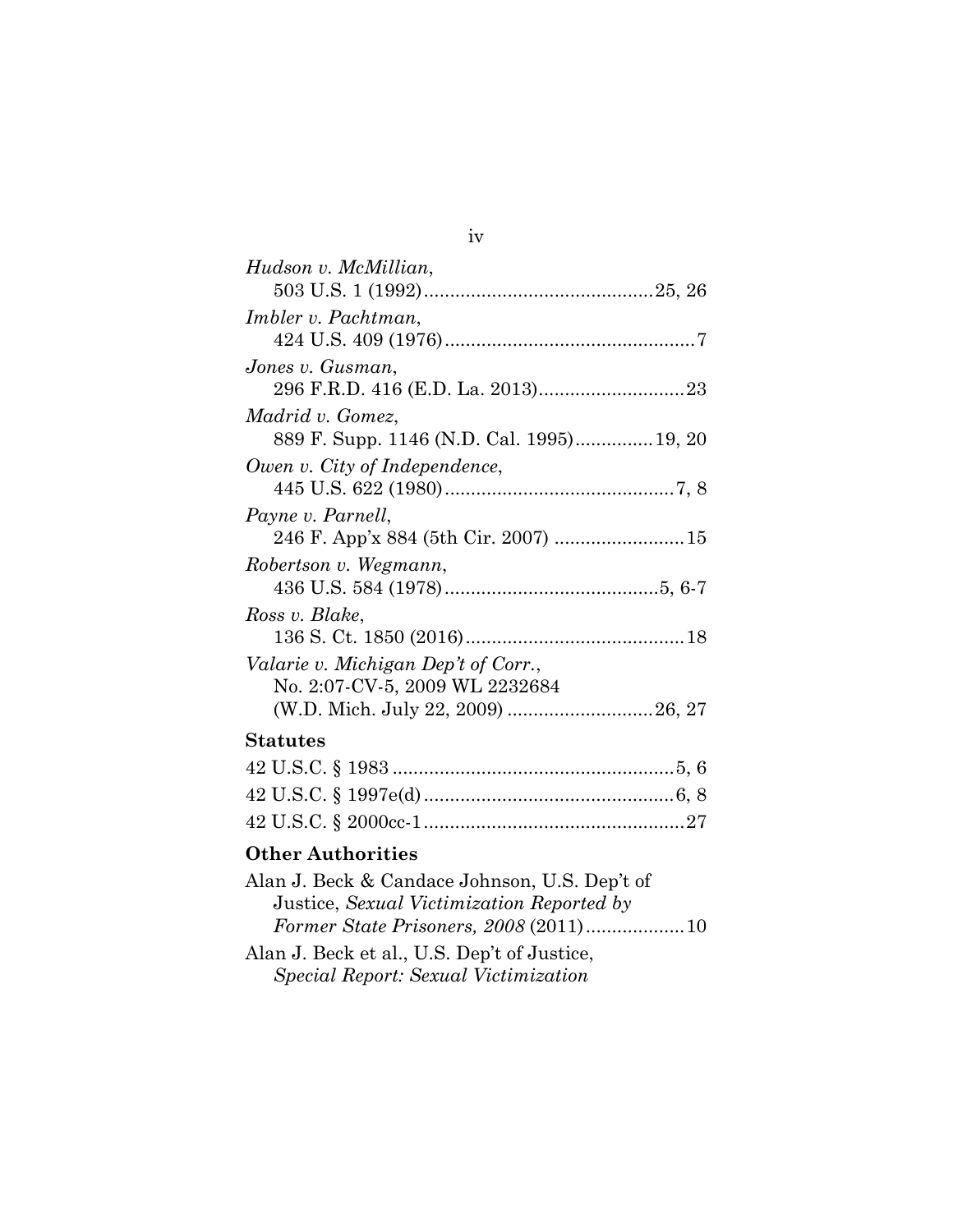| Reported by Adult Correctional Authorities,    |
|------------------------------------------------|
|                                                |
| Craig Haney et al., Interpersonal Dynamics in  |
| a Simulated Prison, 1 INT'L J. CRIM. &         |
|                                                |
| Final Report of the Court Appointed Expert,    |
| Dkt. 339, <i>Lippert v. Godinez</i> , 10-4603  |
|                                                |
| Letter from Grace Chung Becker, Acting         |
| Assistant Attorney General, and Patrick J.     |
| Fitzgerald, U.S. Attorney, U.S. Dep't of       |
| Justice Civil Rights Div., to Todd H. Stroger, |
| Cook County Bd. Pres., and Thomas Dart,        |
| Cook County Sheriff (July 11, 2008) 25         |
| Letter from Jocelyn Samuels, Acting Assistant  |
| Attorney General, U.S. Dep't of Justice Civil  |
| Rights Div., to Hon. Bill de Blasio, Mayor     |
|                                                |
| Letter from Loretta King, Acting Assistant     |
| Attorney General, U.S. Dep't of Justice Civil  |
| Rights Div., to Hon. Chris Collins, Erie Cty.  |
|                                                |
| Nancy Wolff & Jing Shi, Contextualization of   |
| Physical and Sexual Assault in Male Prisons:   |
| Incidents and Their Aftermath,                 |
| 15 CORRECTIONAL HEALTH CARE 58 (2009) 9-10     |
| New York State Commission of Correction, In re |
|                                                |
| Death of Bradley Ballard, an inmate of the     |
| Anna M. Kross Center, Final Report of the      |
| <b>New York State Commission of Correction</b> |
|                                                |

v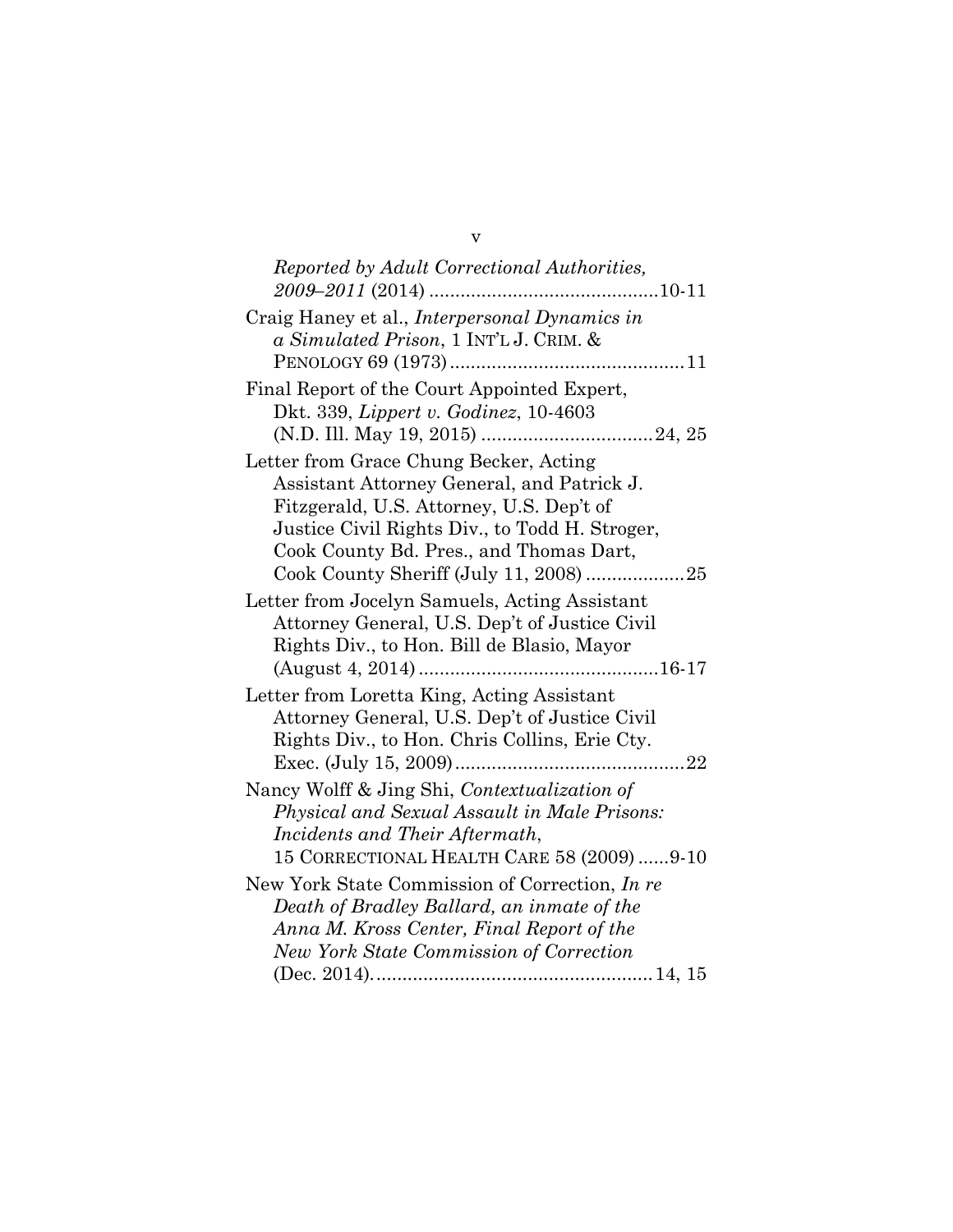Order Granting Judgment in Favor of Plaintiffs, *T.R. v. South Carolina Dep't of Corrs.*, No. 2005-CP-40-2925 (S.C. Ct. of Com. Pl. filed Jan. 8, 2014) ............................................ 12-13 William Noel, *Review of Medical Records from Ely State Prison*, (last accessed Oct. 1, 2017) *.....* 26

vi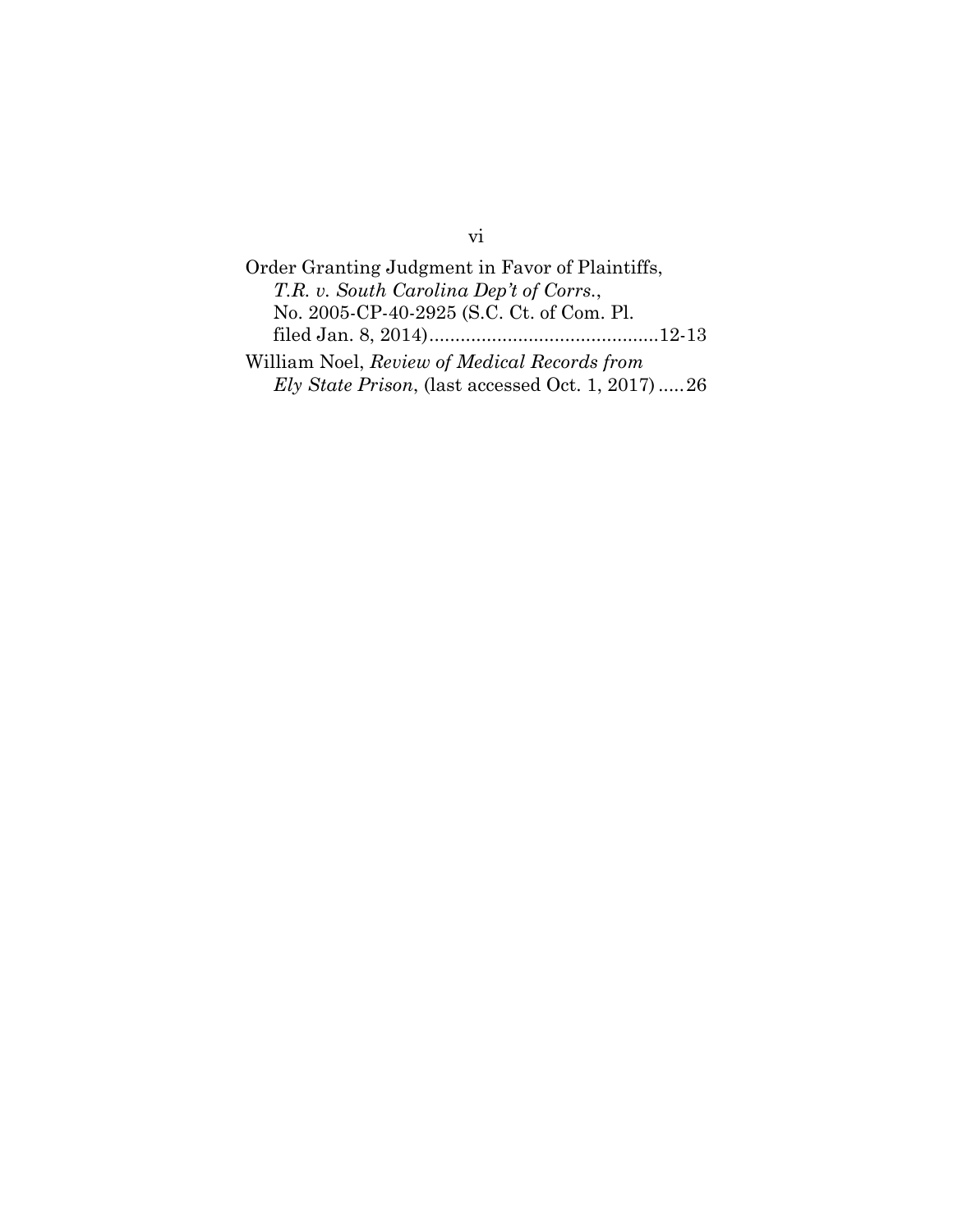#### **INTEREST OF AMICI CURIAE**<sup>1</sup>

**The American Civil Liberties Union** (ACLU) is a nationwide, nonprofit, non-partisan organization with over 1.6 million members dedicated to the principles of liberty and equality enshrined in the Constitution. Throughout its 97-year history, the ACLU has been deeply involved in protecting the rights of prisoners and, in 1972, created the National Prison Project to further this work. The ACLU of Illinois is the state affiliate of the ACLU. Both the national and Illinois ACLU have appeared before state and federal appellate courts, including this Court, in a wide range of cases involving the rights of people in the criminal justice system. The question presented in this case is of significant concern to both the national ACLU and the ACLU of Illinois because it involves cases brought to vindicate the federal rights of prisoners and pretrial detainees.

**The Human Rights Defense Center** (HRDC) is a nonprofit charitable corporation that advocates on behalf of the human rights of people held in state and federal prisons, local jails, immigration detention centers, civil commitment facilities, Bureau of Indian Affairs jails, juvenile facilities, and military prisons. HRDC's advocacy efforts include publishing *Prison* 

l

<sup>1</sup> No counsel for a party authored this brief in whole or in part, and no counsel for a party (nor a party itself) made a monetary contribution intended to fund the preparation or submission of this brief. No person other than amici or their counsel made a monetary contribution to its preparation or submission. Letters of consent to the filing of this brief have been lodged with the Clerk of the Court.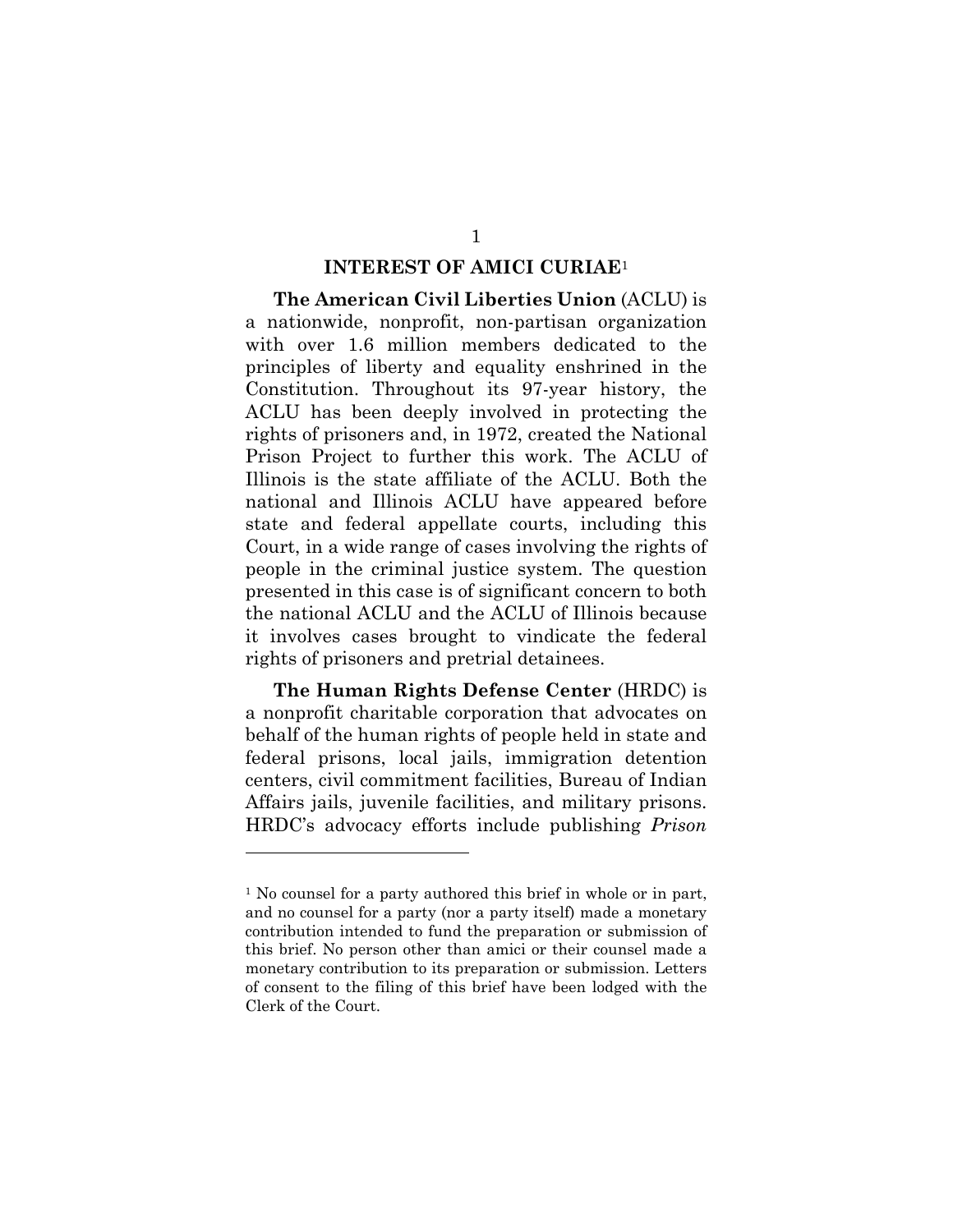*Legal News*, a monthly publication that covers criminal justice-related news and litigation nationwide, publishing and distributing self-help reference books for prisoners, and engaging in litigation in state and federal courts on issues concerning detainees.

**The Legal Aid Society** is a private, nonprofit organization that has provided free legal assistance to indigent persons for over 125 years and is the largest provider of criminal defense services in New York City. Its Prisoners' Rights Project (PRP), established in 1971, seeks to ensure the protection of prisoners' constitutional and statutory rights through litigation and advocacy on behalf of people incarcerated in New York State prisons and the New York City jails. PRP has represented numerous prisoners in civil lawsuits and has been involved in litigation concerning the interpretation of the Prison Litigation Reform Act virtually since the statute's enactment, both as counsel and as amicus curiae**.** 

**The National Association of Criminal Defense Lawyers** (NACDL) is a nonprofit voluntary professional bar association that works on behalf of criminal defense attorneys to ensure justice and due process for those accused of crime or misconduct. NACDL was founded in 1958. It has a nationwide membership of many thousands of direct members, and up to 40,000 with affiliates. NACDL's members include private criminal defense lawyers, public defenders, military defense counsel, law professors, and judges. NACDL is the only nationwide professional bar association for public defenders and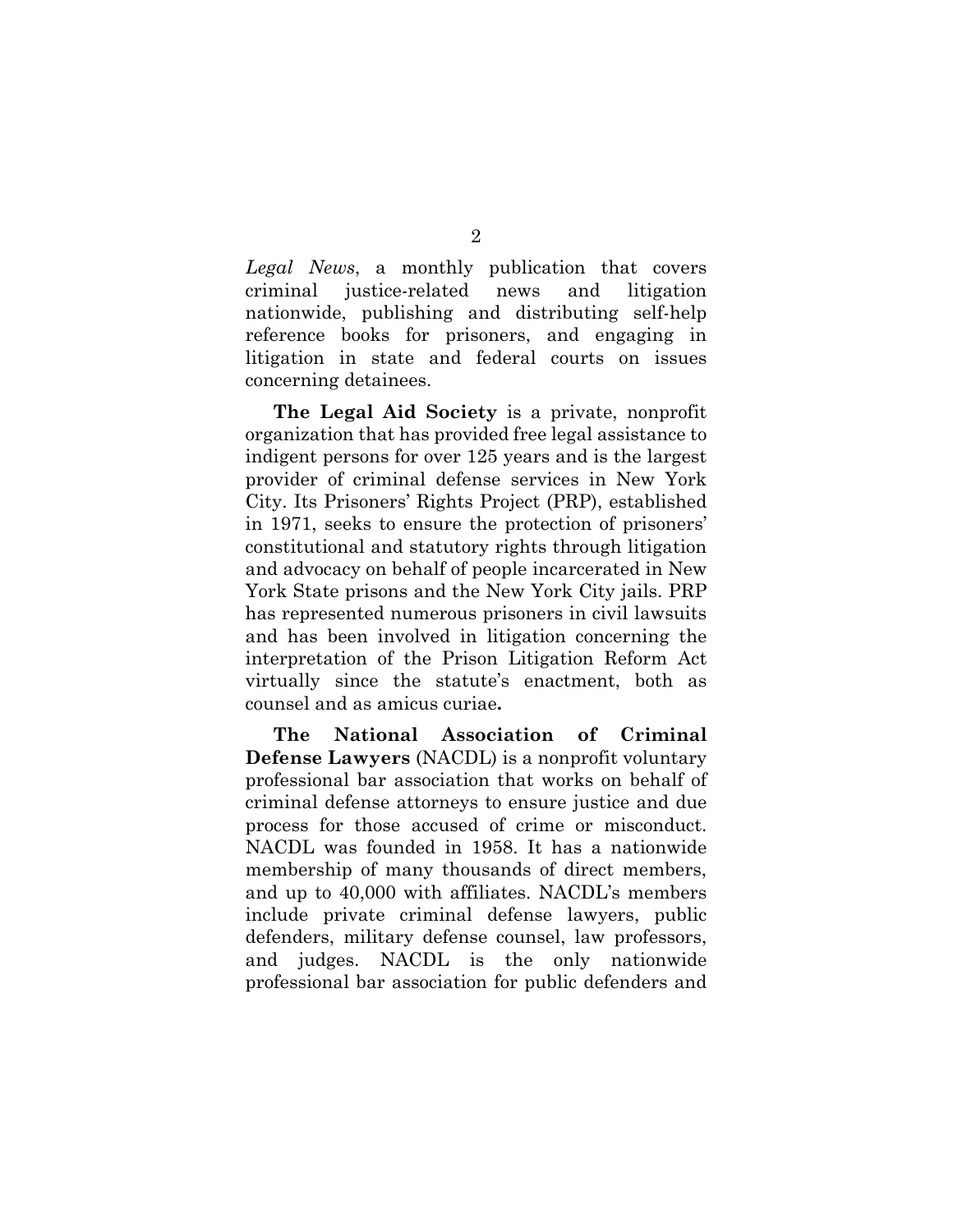private criminal defense lawyers. NACDL is dedicated to advancing the proper, efficient, and just administration of justice. NACDL files numerous amicus briefs each year in the United States Supreme Court and other federal and state courts, seeking to provide amicus assistance in cases that present issues of broad importance to criminal defendants, criminal defense lawyers, and the criminal justice system as a whole.

**The National Police Accountability Project**  (NPAP) is a nonprofit organization founded by members of the National Lawyers Guild. Members of NPAP represent plaintiffs in police misconduct and prison condition cases, and NPAP often presents the views of victims of civil rights violations through amicus filings in cases raising issues that transcend the interests of the parties before the Court. NPAP has more than five hundred attorney members throughout the United States.

**The Roderick and Solange MacArthur Justice Center** (RSMJC) is a public interest law firm founded in 1985 by the family of J. Roderick MacArthur to advocate for human rights and social justice through litigation. RSMJC has offices at the Northwestern Pritzker School of Law, at the University of Mississippi School of Law, in New Orleans, in St. Louis, and in Washington, D.C. RSMJC attorneys have led civil rights battles in areas that include police misconduct, the rights of the indigent in the criminal justice system, compensation for the wrongfully convicted, and the treatment of incarcerated men and women.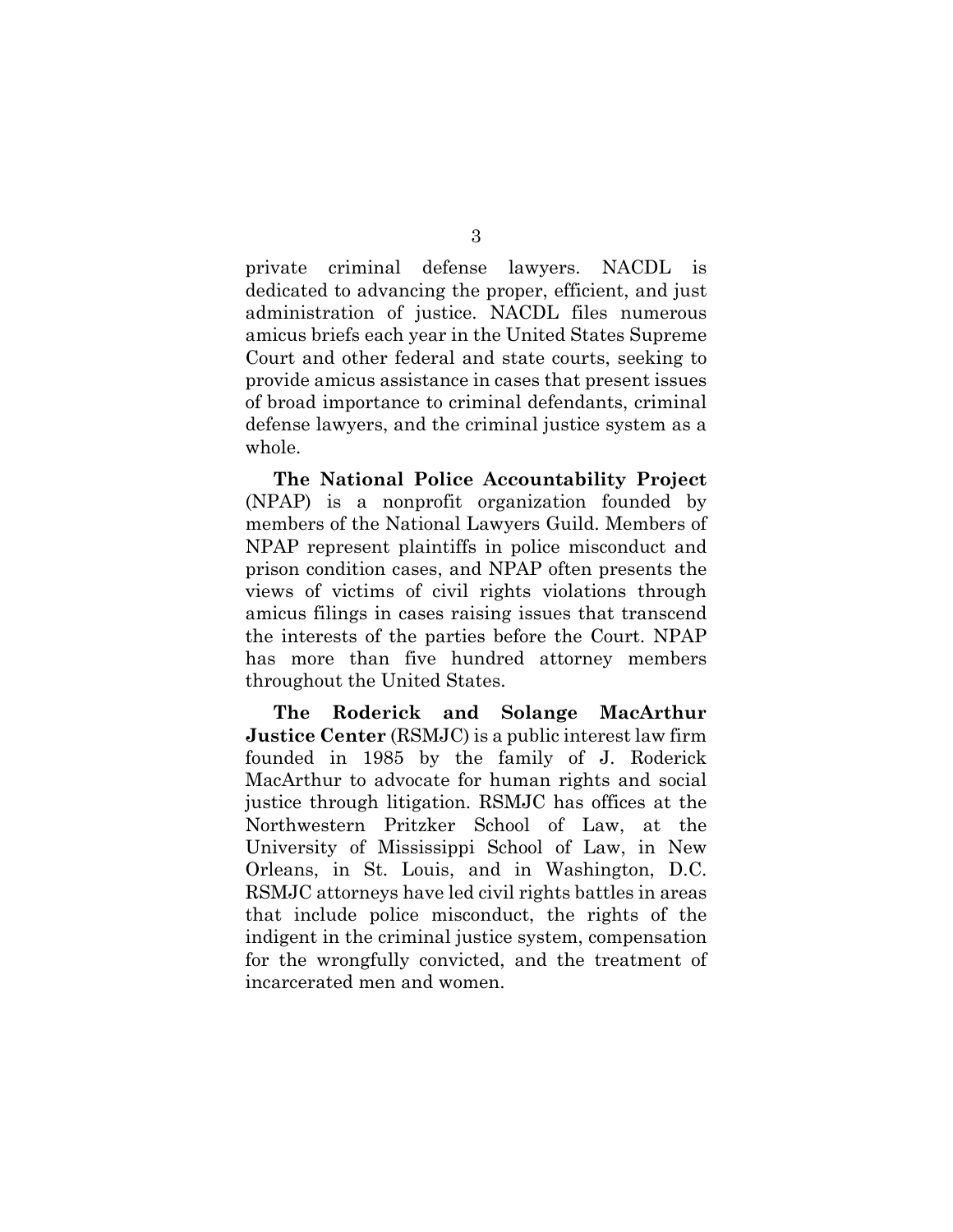**The Southern Poverty Law Center** (SPLC) is a nonprofit civil rights organization dedicated to fighting hate and bigotry, and to seeking justice for the most vulnerable members of society. Since its founding in 1971, the SPLC has won numerous landmark legal victories on behalf of the exploited, the powerless, and the forgotten. SPLC's lawsuits have toppled institutional racism in the South, bankrupted some of the nation's most violent white supremacist groups, and won justice for exploited workers, abused prison inmates, disabled children, and other victims of discrimination.

**The Uptown People's Law Center** (UPLC) is a not-for-profit legal clinic founded in 1975. In addition to providing legal representation, advocacy, and education for poor and working people in Chicago, the UPLC also provides legal assistance to people housed in Illinois prisons in cases related to their confinement. UPLC has provided direct representation to over 100 prisoners, and currently has nine class action or putative class action cases pending relating to the civil rights of people confined in Illinois prisons.

**The Washington Lawyers' Committee for Civil Rights and Urban Affairs** (WLC) is a nonprofit civil rights organization established in 1968 to help eradicate discrimination and poverty by enforcing civil rights laws and constitutional provisions through litigation and other means. In furtherance of this mission, the Washington Lawyers' Committee has a dedicated DC Prisoners' Rights Project, established in 2006, which advocates for the

4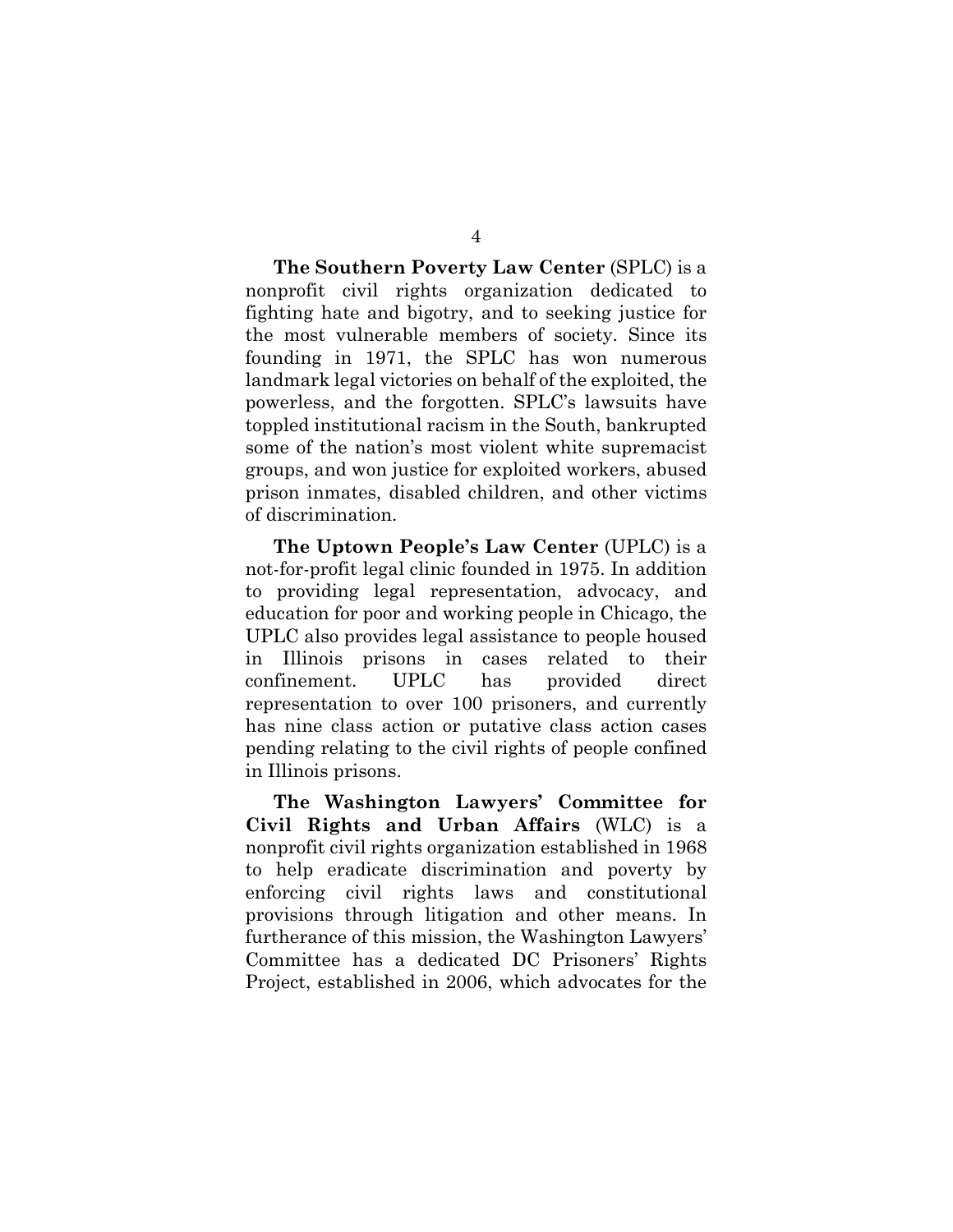humane treatment and dignity of all persons convicted of or charged with a criminal offense under DC law, and represents prisoners in litigation across the country. WLC has extensive experience in advocating and litigating on behalf of clients under the Prison Litigation Reform Act and has a strong interest in ensuring that it is interpreted correctly by federal courts across the country, and in ensuring that possible litigation by and damage awards to prisoners will help deter prison guard misconduct, and accordingly joins this brief**.** 

#### **SUMMARY OF ARGUMENT**

Congress enacted 42 U.S.C. § 1983 to provide compensation for violations of federal rights and to deter illegal conduct by government officials. *See Robertson v. Wegmann*, 436 U.S. 584, 590–91 (1978); *Carey v. Piphus,* 435 U.S. 247, 255 (1978). These functions of § 1983—deterrence and compensation are nowhere more critical than in American prisons and jails.

Incarcerated men and women too often suffer horrific abuses that call out for recompense and deterrence. To cite a few examples from federal cases, prison staff have held prisoners down in boiling water until their skin peeled off, shocked prisoners with cattle prods, left prisoners catatonic and covered in urine in telephone-booth-sized cages, compressed prisoners in restraint chairs to the point of squeezing out their intestines, kneed pregnant female prisoners in the stomach, and allowed prisoners to rot to death from gangrene.

5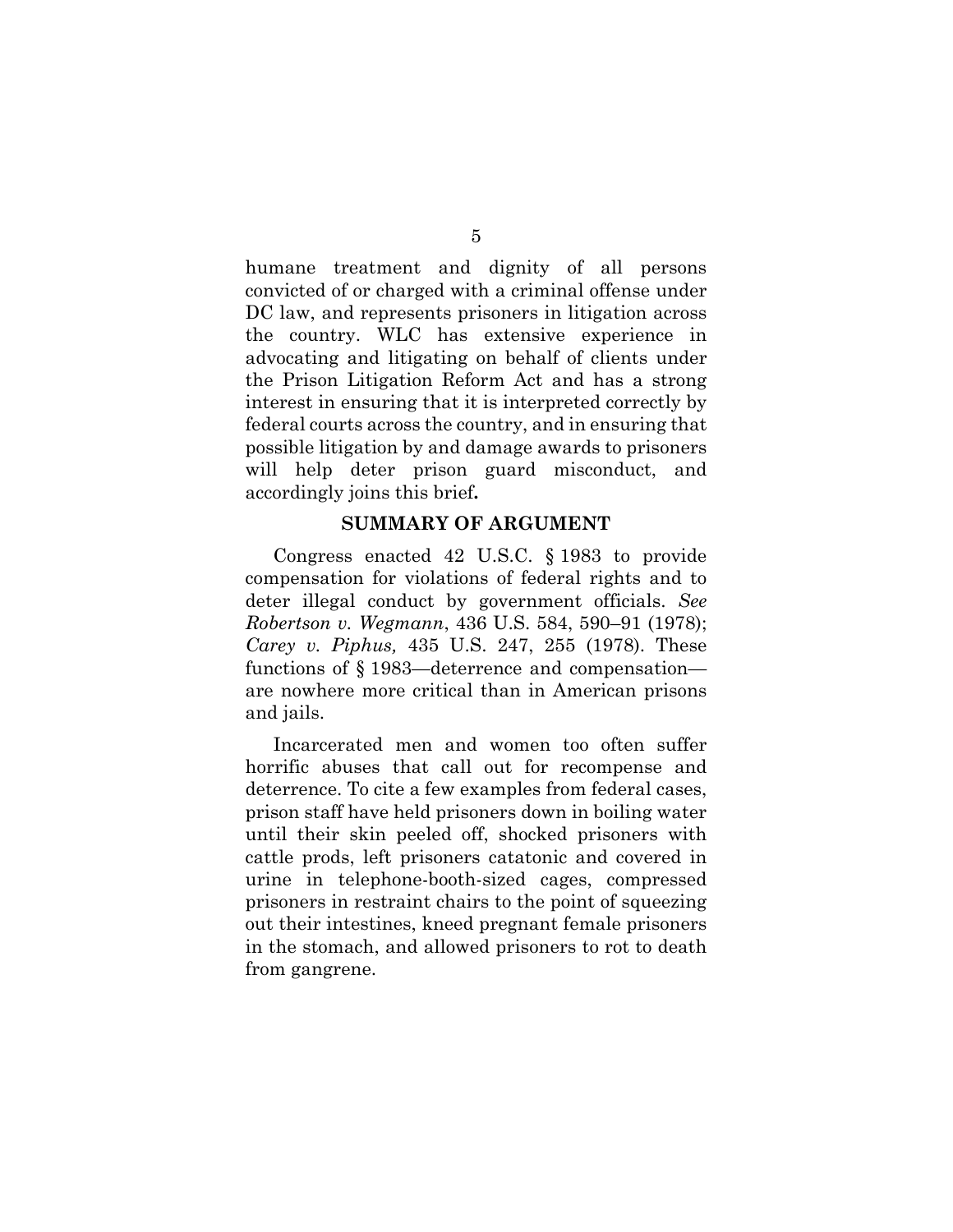6

The lower court in this case imposed a rule that every damage award in a case "brought by a prisoner" under 42 U.S.C. § 1997e(d) must be reduced automatically by 25%. That blanket rule not only conflicts with the text and intent of the Prison Litigation Reform Act, 42 U.S.C. § 1997e(d), as the petitioner's brief shows, but it also undermines arbitrarily the deterrent and compensatory purposes of § 1983.

In contrast, reading the phrase "not to exceed 25%" as only a ceiling rather than both a ceiling and a floor is consonant with both § 1997e(d) and the central function of § 1983. Judicial discretion to reduce damages by up to 25% comports with Congress' intent to require at least some reduction in damages to offset attorneys' fees in cases "brought by a prisoner" under § 1997e(d). That discretion also avoids unnecessary harm to the intended functions of § 1983. When the need for deterrence and recompense counsels a smaller reduction, district courts may diminish a damages award by less than one-quarter.

## **ARGUMENT**

# **I. THE DETERRENT AND COMPENSATORY PURPOSES OF SECTION 1983 REQUIRE DAMAGES WHEN CORRECTIONAL OFFICERS COMMIT VIOLATIONS OF FEDERAL LAW.**

Congress enacted 42 U.S.C. § 1983 to effectuate two principal goals—providing compensation to victims of abuse when state officials violate federal law and deterring government misconduct in the future. "The policies underlying § 1983 include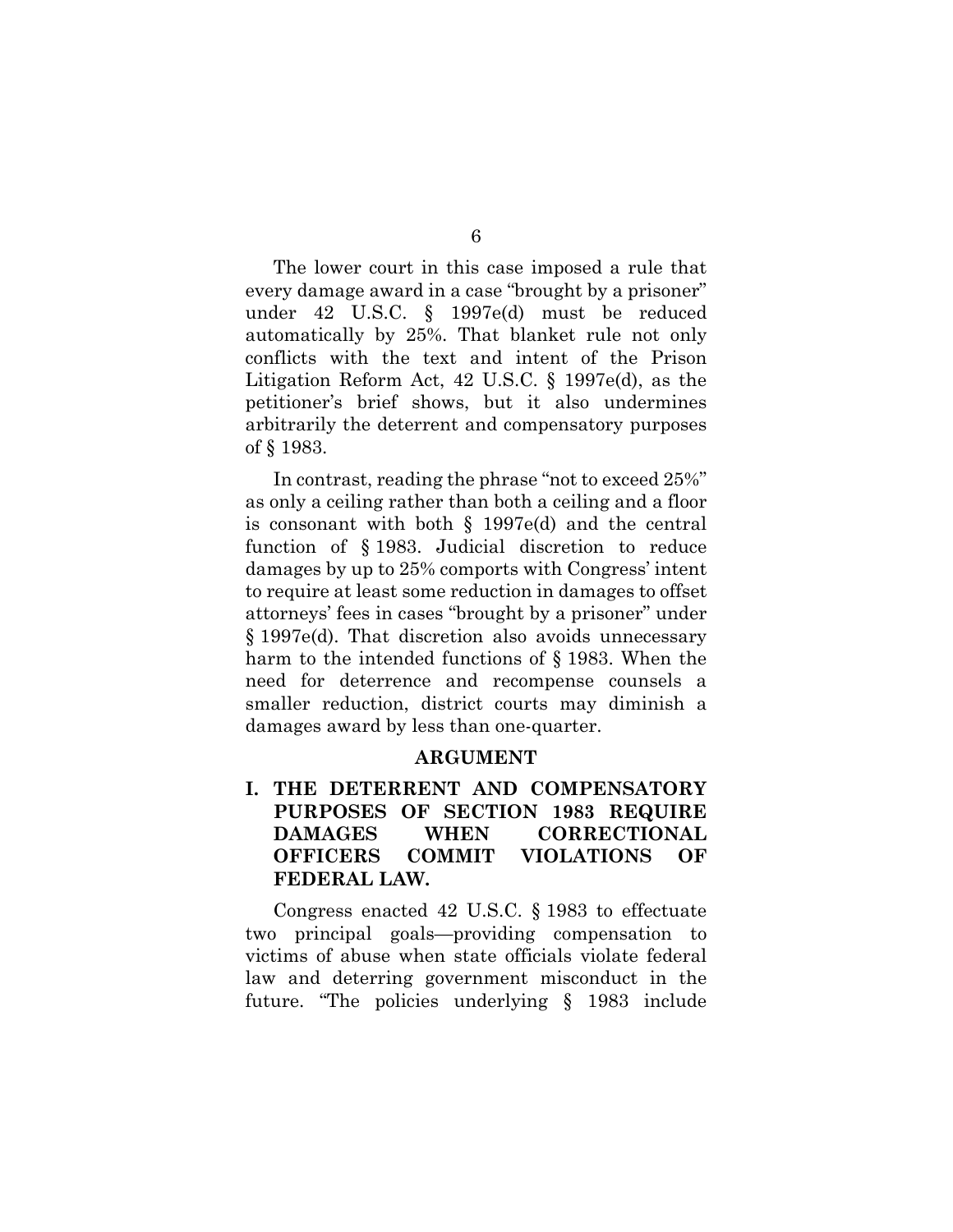compensation of persons injured by deprivation of federal rights and prevention of abuses of power by those acting under color of state law." *Robertson v. Wegmann*, 436 U.S. 584, 590–91 (1978). Indeed, "[t]he principle that damages are designed to compensate persons for injuries caused by the deprivation of rights hardly could have been foreign to the many lawyers in Congress in 1871." *Carey v. Piphus,* 435 U.S. 247, 255 (1978).

Section 1983 serves this deterrent and compensatory function principally by creating a damages remedy for the victim when state actors violate federal rights. "A damages remedy against the offending party is a vital component of any scheme for vindicating cherished constitutional guarantees." *Owen v. City of Independence*, 445 U.S. 622, 651 (1980). This Court has observed that it is "almost axiomatic" that damages serve as a deterrent to unconstitutional acts by government employees and policymakers. *Carlson v. Green*, 446 U.S. 14, 21 (1980).

The deterrent power of damages "was precisely the proposition upon which § 1983 was enacted." *Imbler v. Pachtman*, 424 U.S. 409, 442 (1976); *see also City of Monterey v. Del Monte Dunes*, 526 U.S. 687, 727 (1999) (Scalia, J., concurring) (stating that § 1983 "is designed to provide compensation for injuries arising from the violation of legal duties, and thereby, of course, to deter future violations" (citation omitted)).

The deterrent effect of monetary penalties works on two different levels: individual officers named in suits for damages are discouraged from engaging in

## 7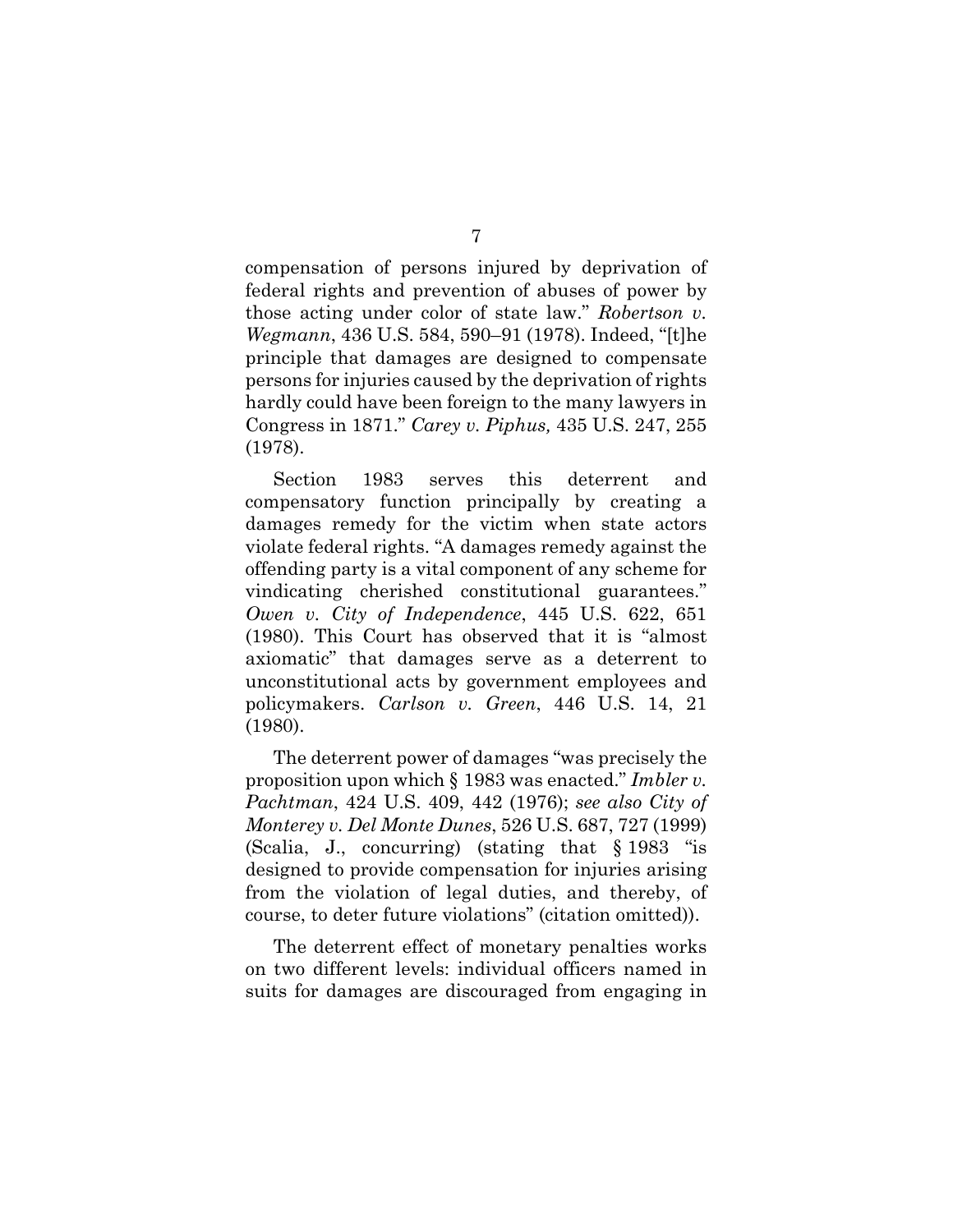future misconduct, while local governments (and state governments, when they have adopted policies of indemnifying their employees for damages) are encouraged to make policy changes necessary to prevent constitutional violations. The threat of damages can affect the behavior of individual officers by "creat[ing] an incentive for officials who may harbor doubts about the lawfulness of their intended actions to err on the side of protecting citizens' constitutional rights." *Owen*, 445 U.S at 651–52.

Monetary penalties can also "encourage those in a policymaking position to institute internal rules and programs designed to minimize the likelihood of unintentional infringements on constitutional rights." Id. at 652. Damages imposed directly or indirectly are "particularly beneficial in preventing those systemic injuries that result not so much from the conduct of any single individual, but from the interactive behavior of several government officials." *Id.* (internal quotation marks omitted).

When Congress enacted 42 U.S.C. § 1997e(d)(2), it evinced no intent to undermine the purposes it sought to serve in 42 U.S.C. § 1983. It did provide that when a prisoner obtains a monetary judgment, "a portion of the judgment (not to exceed 25 percent) shall be applied to satisfy the amount of attorney's fees awarded against the defendant." But reading that language, as the court below did here, to mandate a 25 percent reduction in all cases effectively reduces all judgments to incarcerated persons by one-quarter, regardless of the culpability of the actor or the extent of injuries suffered by the prisoner. That reading,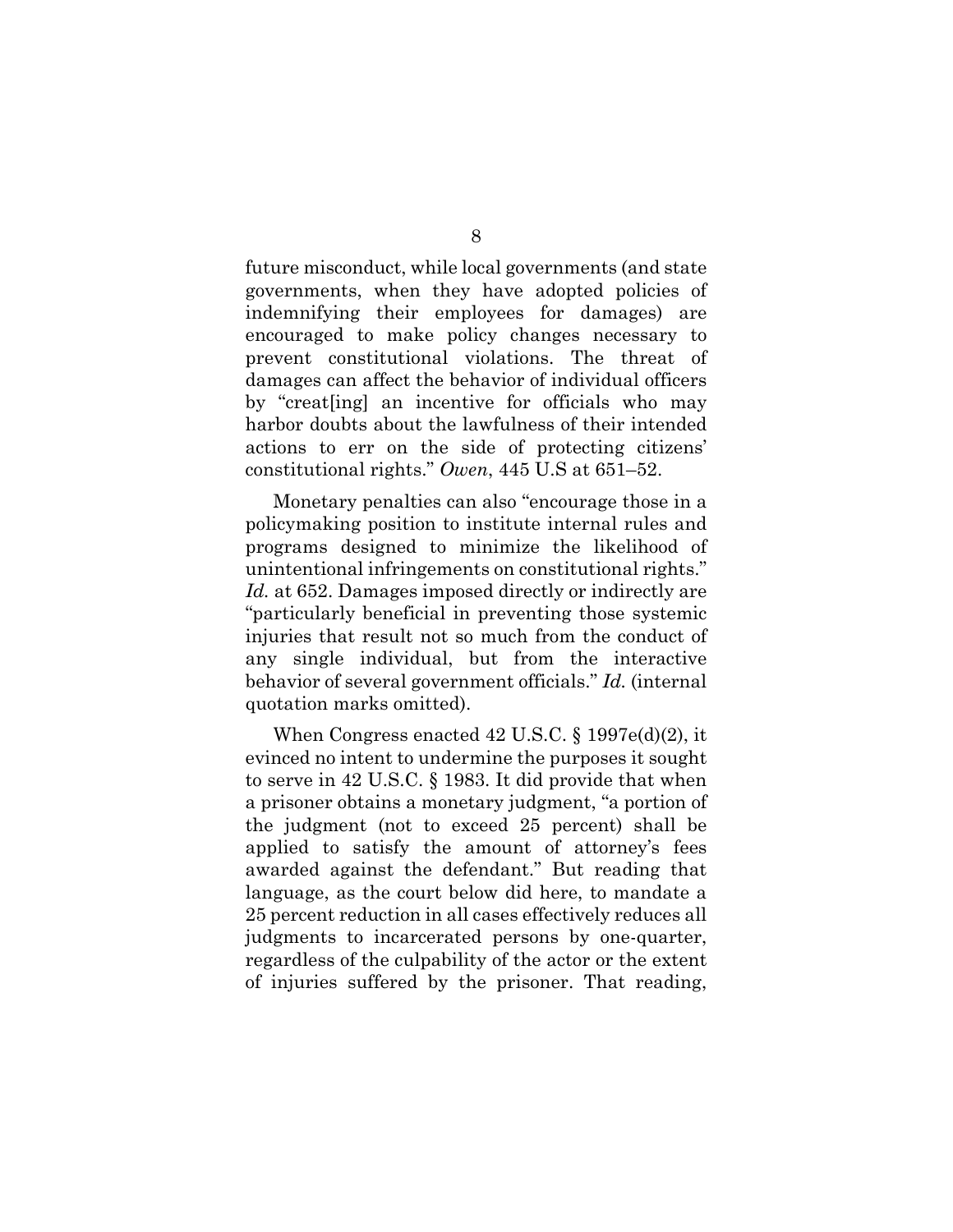contrary to the literal terms of the text, also undermines Congress' intent in providing for—and preserving—an avenue for prisoners to seek judicial redress in damages for constitutional injuries inflicted upon them. Reading the statute as it is written, to afford district courts discretion to reduce the damages award by an amount "not to exceed 25 percent" preserves judicial flexibility to tailor remedies to the constitutional wrongs they have identified. And as we show in the following section, there is every reason to afford courts that flexibility to permit both Sections 1983 and 1997e to serve their purposes.

**II. TO EFFECTUATE THE DETERRENT AND COMPENSATORY PURPOSES OF SECTION 1983, DISTRICT COURTS MUST HAVE DISCRETION TO REDUCE DAMAGES AWARDS BY LESS THAN 25% IN THE FACE OF EGREGIOUS VIOLATIONS OF FEDERAL LAW.** 

Abuse by staff in American prisons and jails calls out for the deterrent and compensatory functions of damages envisioned by the legislators who enacted § 1983. Such abuse is commonplace, and often horrifying. A blanket rule requiring district courts to reduce damages awards by 25% in every case brought by a prisoner would weaken the function of damages, both as a measure of recompense when prisoners suffer needlessly and as a check against future misconduct.

Correctional staff frequently assault incarcerated men and women. A study funded by the Office of Justice Programs and the National Institute of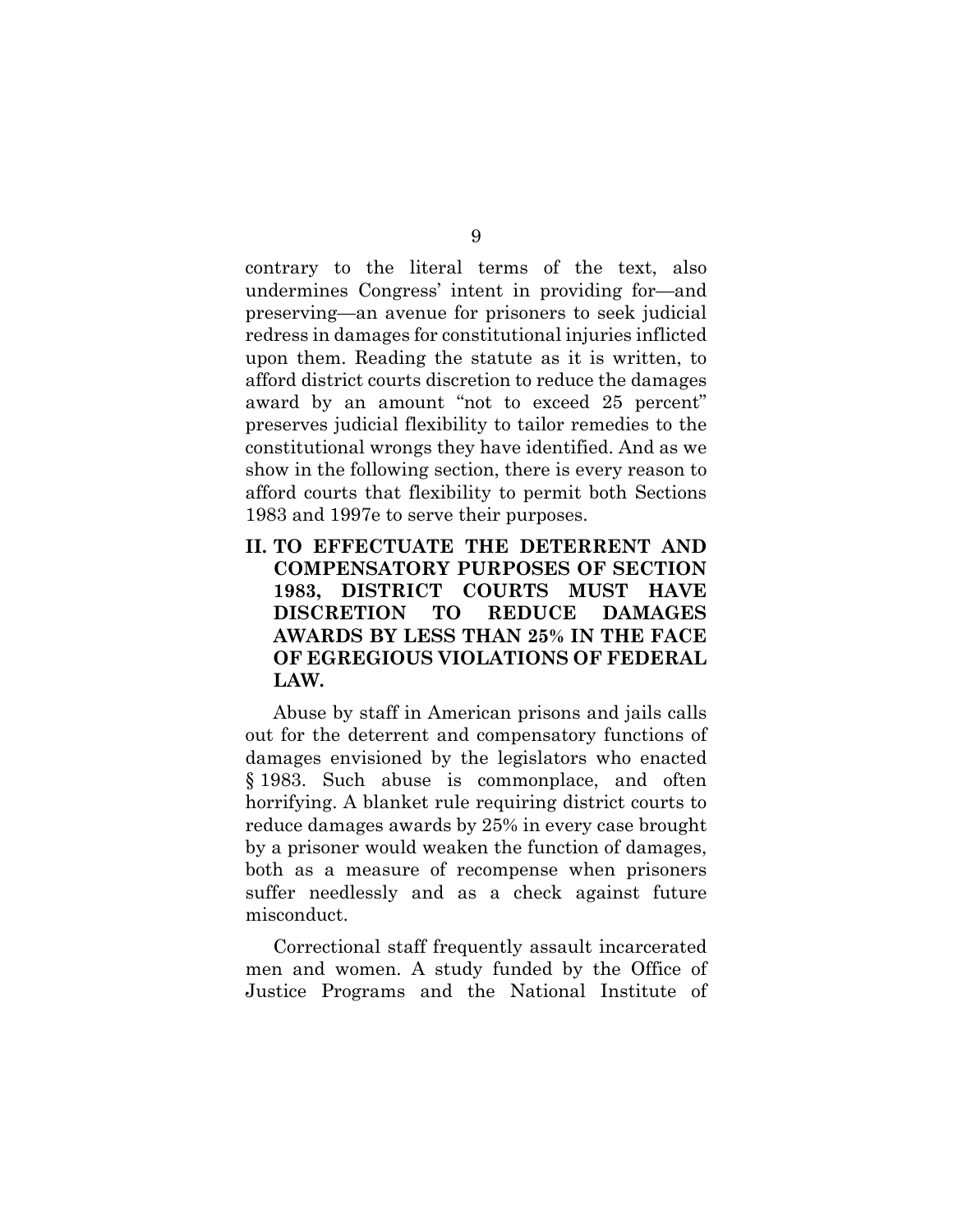Mental Health found that 6,964 general population male prisoners surveyed reported 1,466 incidents of staff-on-prisoner physical assault over a six-month period—meaning that approximately one of every five prisoners reported suffering such abuse. Nancy Wolff & Jing Shi, *Contextualization of Physical and Sexual Assault in Male Prisons: Incidents and Their Aftermath*, 15 CORRECTIONAL HEALTH CARE 58, 62, 64, 76 (2009). While some prisoners may have exaggerated their claims, and others may have denied abuse out of fear of retaliation, this statistic does suggest that assault remains an ever-present danger to the 2.2 million persons imprisoned in the United States.

Statistics on reported sexual violence committed by staff are similarly grim. The Bureau of Justice Statistics found "an estimated 1.2% of former [state] prisoners reported that they unwillingly had sex or sexual contact with facility staff." Alan J. Beck & Candace Johnson, U.S. Dep't of Justice, *Sexual Victimization Reported by Former State Prisoners, 2008*, at 8 (2011). Extrapolated to 2.2 million incarcerated prisoners, that amounts to more than 26,000 incidents of reported staff sexual abuse of prisoners.

The number of sexual abuse incidents in state prisons substantiated by internal investigation is lower, but also quite significant. The Bureau of Justice Statistics found that "[s]tate prison administrators reported 537 substantiated incidents of sexual victimization in 2011 . . . . About 52% of substantiated incidents of sexual victimization in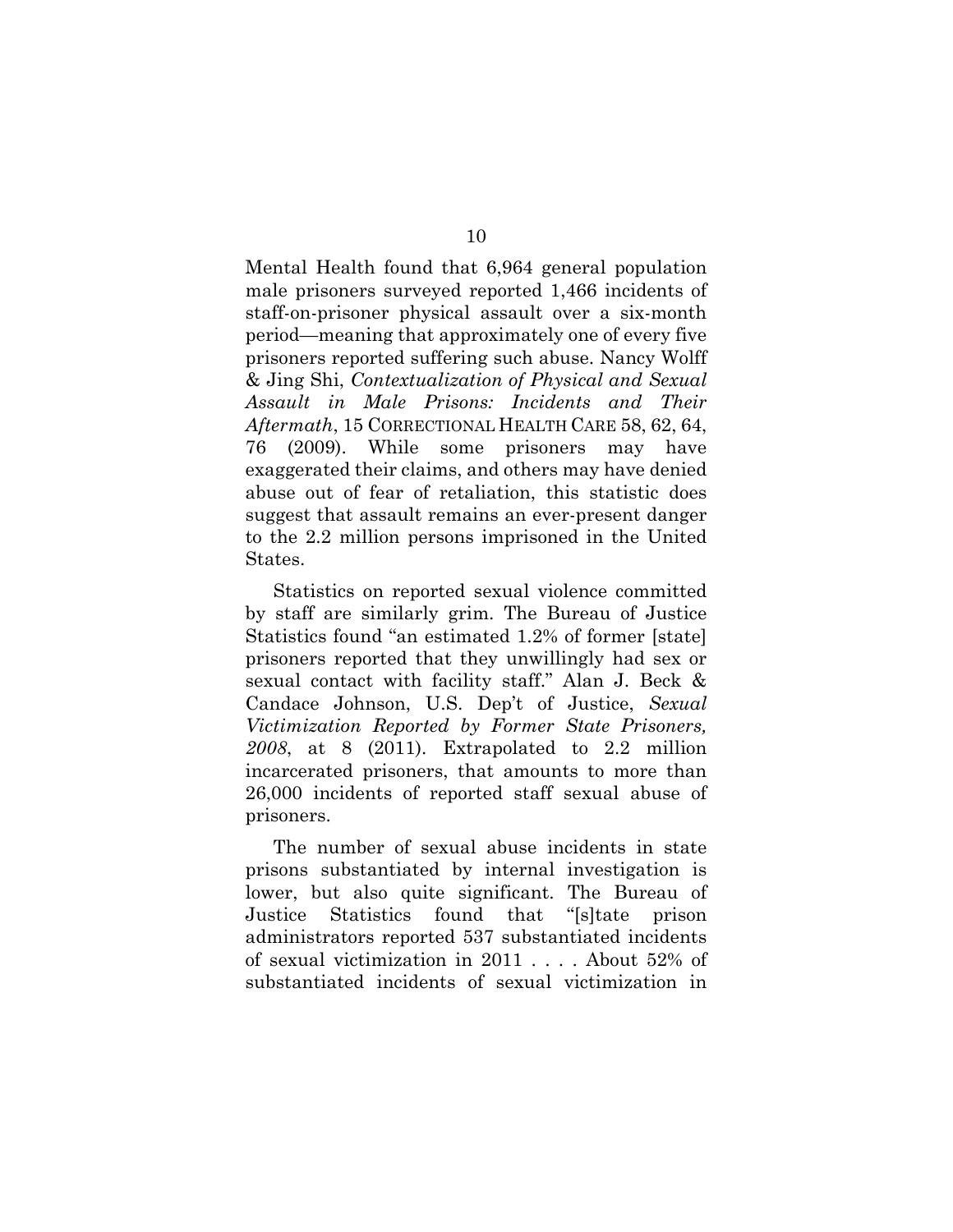2011 involved only inmates, while 48% of substantiated incidents involved staff with inmates." Alan J. Beck et al., U.S. Dep't of Justice, *Special Report: Sexual Victimization Reported by Adult Correctional Authorities, 2009–2011*, at 1 (2014).

The famous Stanford Prison Experiment randomly assigned some participants to be guards and others to be prisoners in a laboratory "prison." All of the participants were college students. The results were chilling and may help to explain why prisoners face such frequent and wide-ranging abuses:

The most hostile guards on each shift moved spontaneously into the leadership roles of giving orders and deciding on punishments. They became role models whose behavior was emulated by other members of the shift. Despite minimal contact between the three separate guard shifts and nearly 16 hours a day spent away from the prison, the absolute level of aggression as well as more subtle and "creative" forms of aggression manifested, increased in a spiraling fashion. Not to be tough and arrogant was to be seen as a sign of weakness by the guards and even those "good" guards who did not get as drawn into the power syndrome as the others respected the implicit norm of *never* contradicting or even interfering with an action of a more hostile guard on their shift.

Craig Haney et al., *Interpersonal Dynamics in a Simulated Prison*, 1 INT'L J. CRIM. & PENOLOGY 69, 94 (1973). Thus, there are factors inherent in the coercive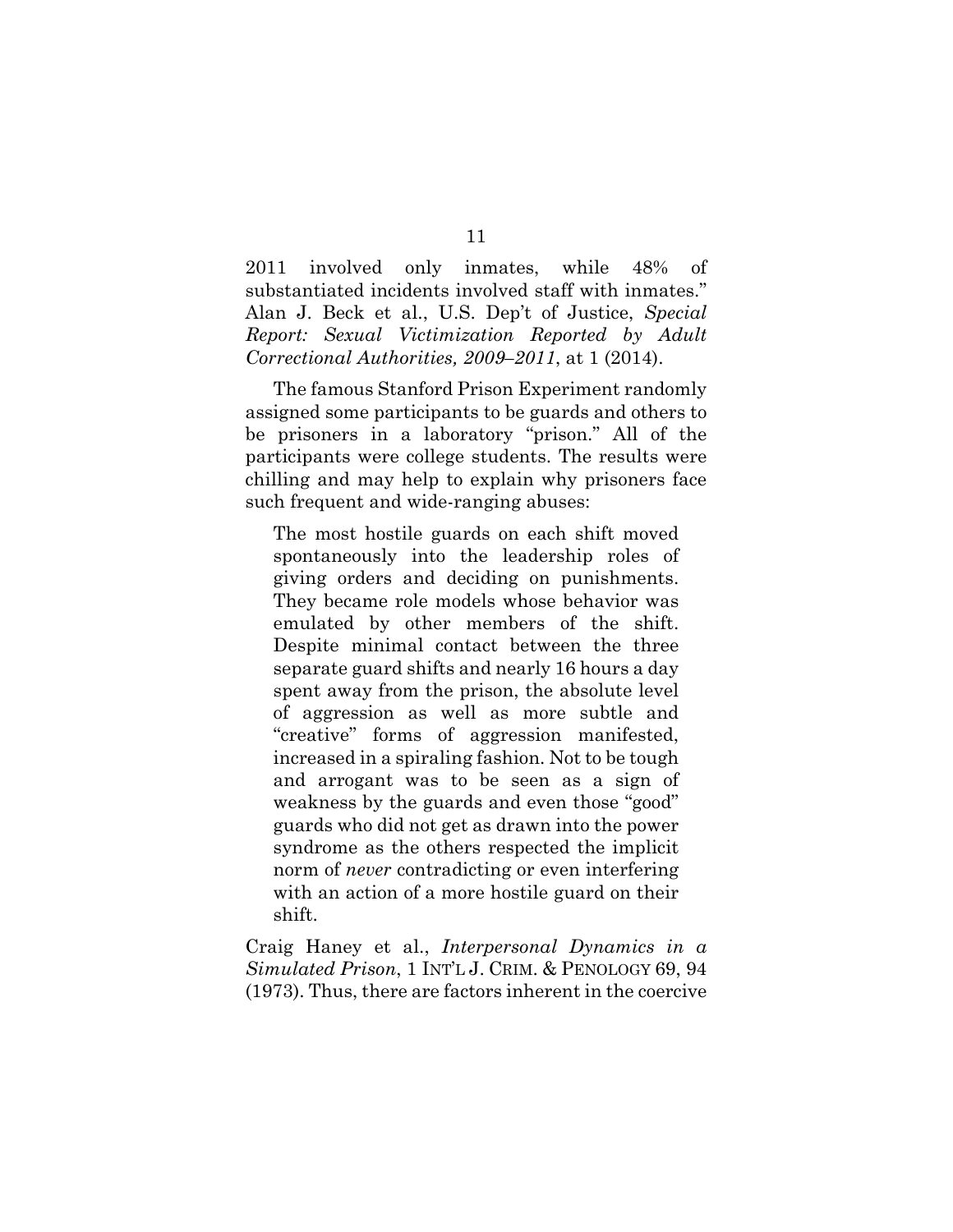setting of prisons that encourage the abuse of prisoners, and call for countervailing incentives in the legal system.

The following cases exemplify some of the horrors that occur in American prisons and jails. When a victim experiences abuses like these, a district court should not be required to reduce a damages award by a full 25%, because doing so would undermine the deterrent and compensatory functions of § 1983.

# **A.** *T.R. v. South Carolina Department of Corrections*

In *T.R. v. South Carolina Department of Corrections*, a state court described two chilling uses of restraint chairs at a South Carolina prison:

Inmate Jerod Cook cut himself on his arm. Approximately 90 minutes after being discovered, he was placed in a restraint chair where he remained for four hours. The videotape shows a pool of blood on the floor of Mr. Cook's cell. He is hardly able to stand before being placed in the restraint chair. He continues to bleed while in the restraint chair and pleads with correctional officers for medical help. As Dr. Patterson testified, the decision by security staff—rather than by medical staff—to keep Mr. Cook in a restraint chair for four hours under those conditions was an "outrageous, horrific response."

 Inmate Baxter Vinson underwent a similar experience . . . [after] cutting himself in the abdomen while in his cell. Approximately three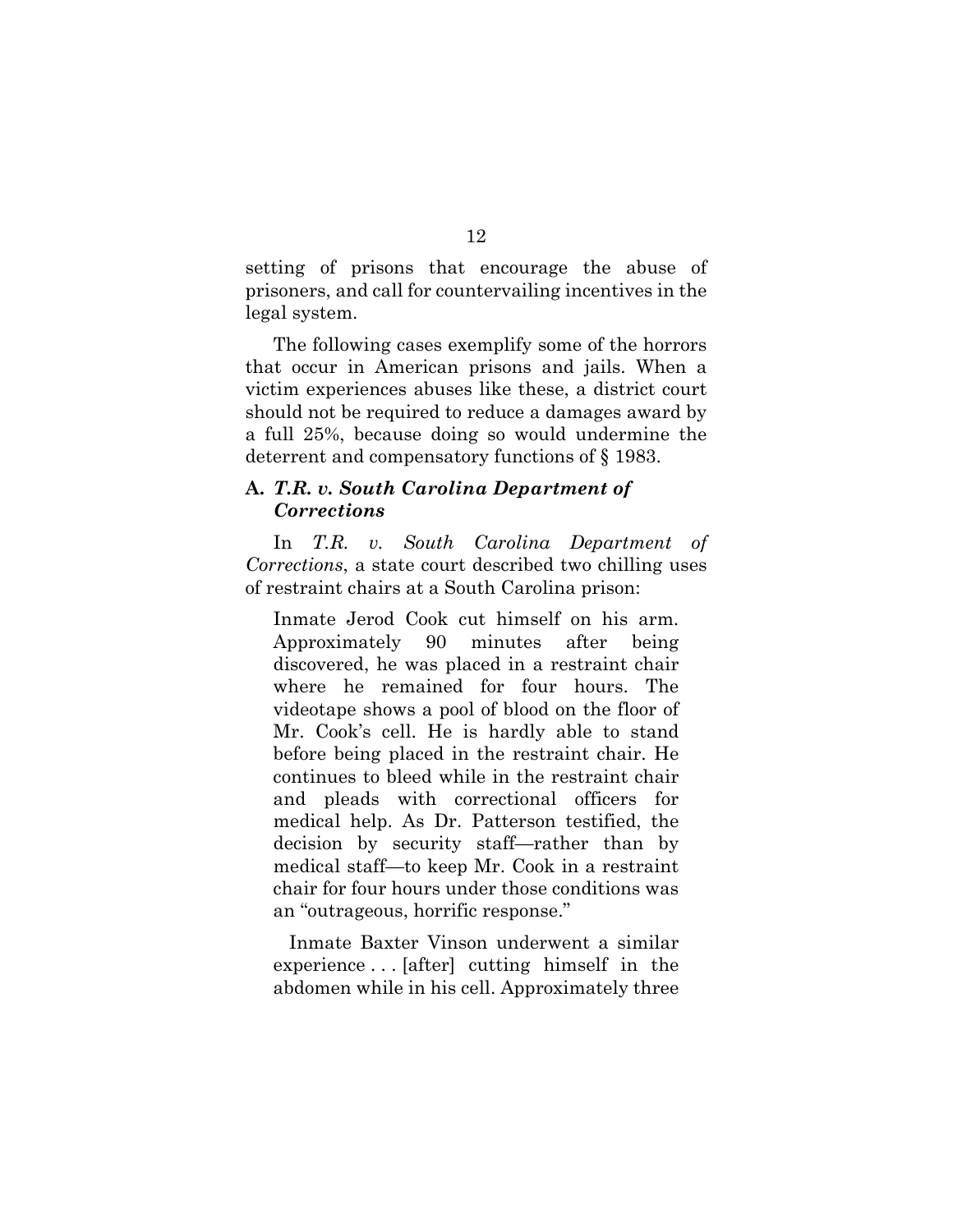hours and twenty minutes after his wound was discovered, security staff placed him in a restraint chair where he remained for approximately two hours before being transported to a hospital. The videotape shows that while in the restraint chair, Mr. Vinson is eviscerating, with his intestine coming out of the abdominal wall. The tape shows correctional officers tightening the restraints, thereby putting additional pressure on his abdomen.

Order Granting Judgment in Favor of Plaintiffs, *T.R. v. South Carolina Dep't of Corrs.*, No. 2005-CP-40- 2925, at 19 (S.C. Ct. of Com. Pl. filed Jan. 8, 2014), https://www.clearinghouse.net/chDocs/public/PC-SC-0006-0006.pdf.

## **B.** *Borum v. Swisher County*

The plaintiff in *Borum v. Swisher County* had once tried to commit suicide with a shotgun, which "destroyed significant portions of [his] face." No. 2:14- CV-127-J, 2015 WL 327508, at \*1 (N.D. Tex. Jan. 26, 2015). As a result, Borum "could not speak clearly, had difficulty breathing, and was blind in one eye. He also could not eat solid food and instead required a liquid diet, which was administered through a feeding tube sewn inside his stomach." *Id.* During his three days in the Swisher County Jail, Borum "received no medical care of any kind, despite the fact that he began hallucinating, behaved erratically, and was likely suffering from delirium tremens . . . a severe form of alcohol withdrawal that causes tremors and other changes to the nervous system." *Id.* at \*2. Jail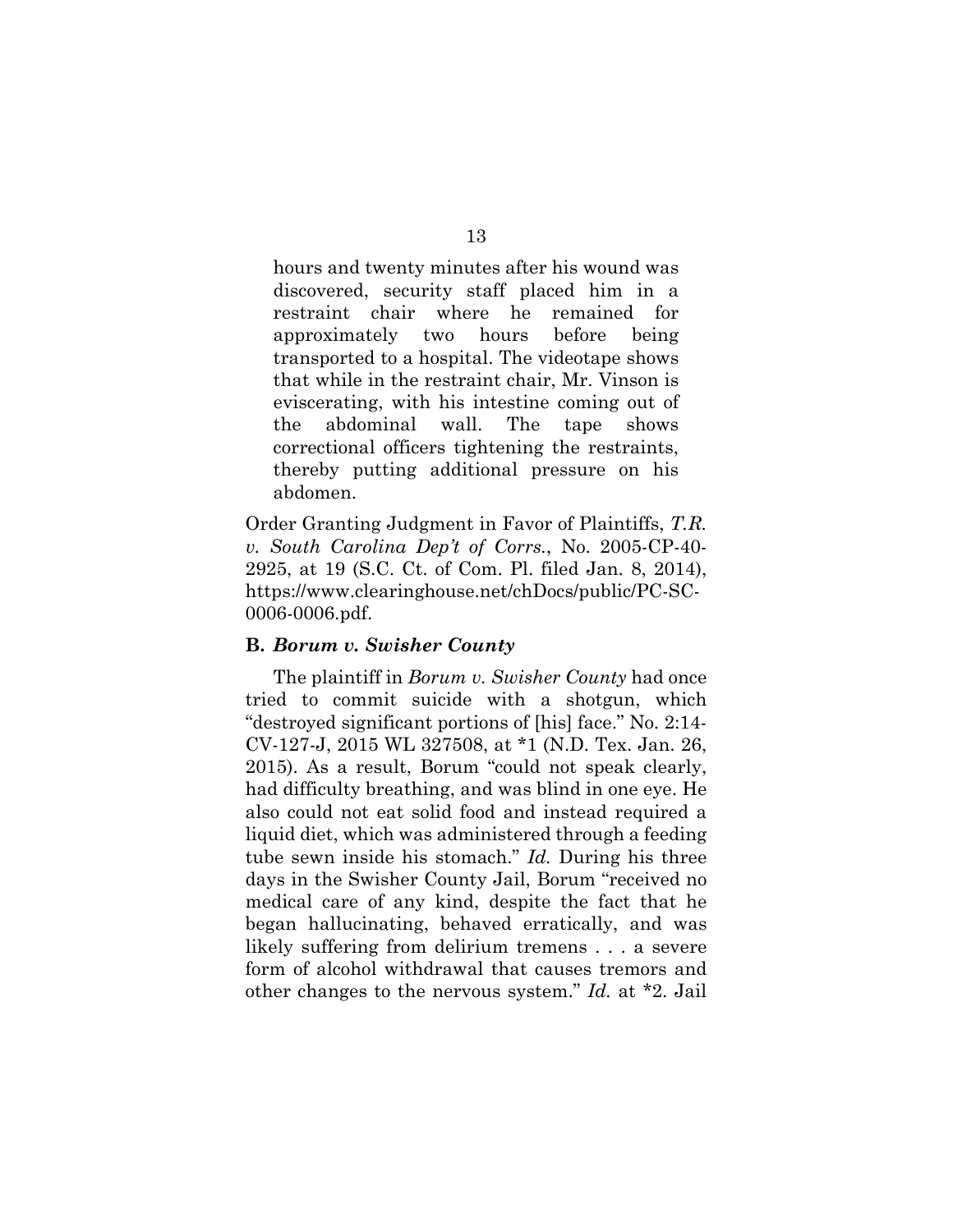officers refused to provide Borum the liquid diet he needed and fed him only "a mixture of honey and orange juice, which was the County's standard method of 'treating' inmates experiencing alcohol withdrawal symptoms." *Id.* As Borum continued to deteriorate, "jail officials placed him in a detox cell, where he spent the night screaming incoherently, talking to invisible friends, and trying to pull an imaginary person out of the toilet." *Id.* And yet no one called a hospital, a doctor, or 911 until much later, when Borum collapsed, hit his head, and fell unconscious. *Id.* He died in the hospital. *Id.* 

## **C.** *In re Death of Bradley Ballard*

l

In December 2014, the New York State Commission of Correction issued a final report on the death of Bradley Ballard, a 39-year-old man who died while incarcerated in the New York Department of Corrections. The Commission of Correction found that Ballard "was keeplocked in his cell for six days prior to his death and was denied access to his lifesupporting prescribed medications, denied access to medical and psychiatric care, denied access to essential mandated services such as showers and exercise periods, and denied running water for his cell."2 Ultimately, Ballard "was discovered in the evening on 9/10/13, to be lying in his cell naked,

<sup>2</sup> New York State Commission of Correction, *In re Death of Bradley Ballard, an inmate of the Anna M. Kross Center, Final Report of the New York State Commission of Correction*, at 2 (Dec. 2014)*.*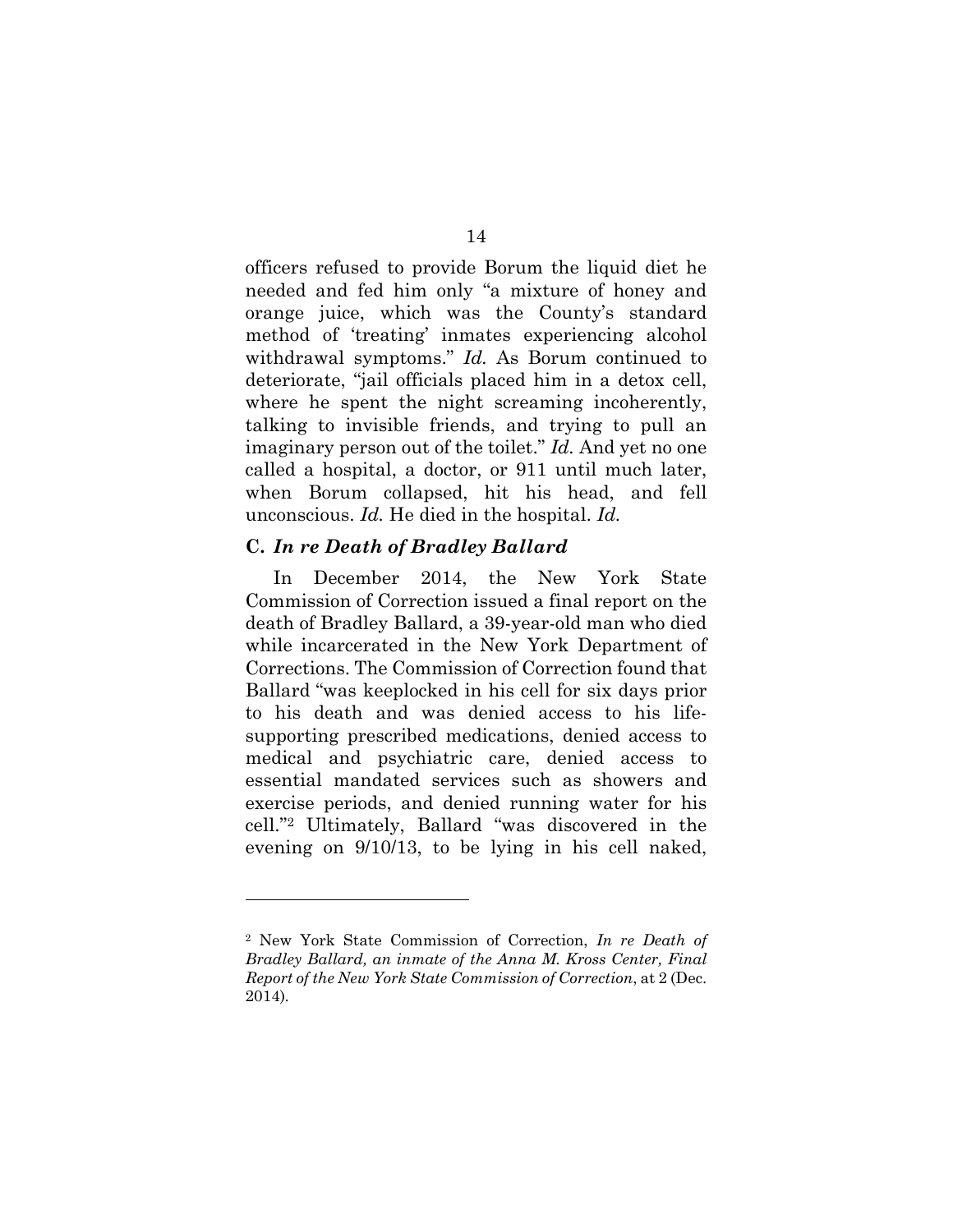unresponsive, covered with urine and feces, and in critical condition." *Id.* 

The Commission of Correction concluded:

Ballard suffered from diabetes mellitus which required periodic insulin coverage. Ballard went into cardiac arrest shortly after being removed from his cell and was pronounced dead at Elmhurst Hospital. Ballard died from diabetic ketoacidosis . . . due to withholding of his diabetes medications complicated by sepsis due to severe tissue necrosis of his genitals as a result of a self-mutilation . . . . Had Ballard received adequate and appropriate medical and mental health care and supervision and intervention when he became critically ill, his death would have been prevented.

#### **D.** *Payne v. Parnell*

In *Payne v. Parnell*, a Texas correctional officer (Parnell) used a cattle prod to shock an unwitting prisoner (Payne) in the back. 246 F. App'x 884, 885 (5th Cir. 2007). This caused Payne to "'jump[ ] and holler[ ],' and left a mark on Payne's back." *Id*. (alterations in original). Parnell then "chased Payne around a nearby office building in an attempt to shock him again. Payne sought refuge in a bathroom, at which point Parnell attempted to shock him through the door of the bathroom by using the door handle to transmit the electricity from the cattle prod." *Id*.

#### **E.** *Nunez v. City of New York*

In *Nunez v. City of New York*, No. 1:11-cv-05845 (S.D.N.Y. filed Dec. 7, 2015), the U.S. Department of

## 15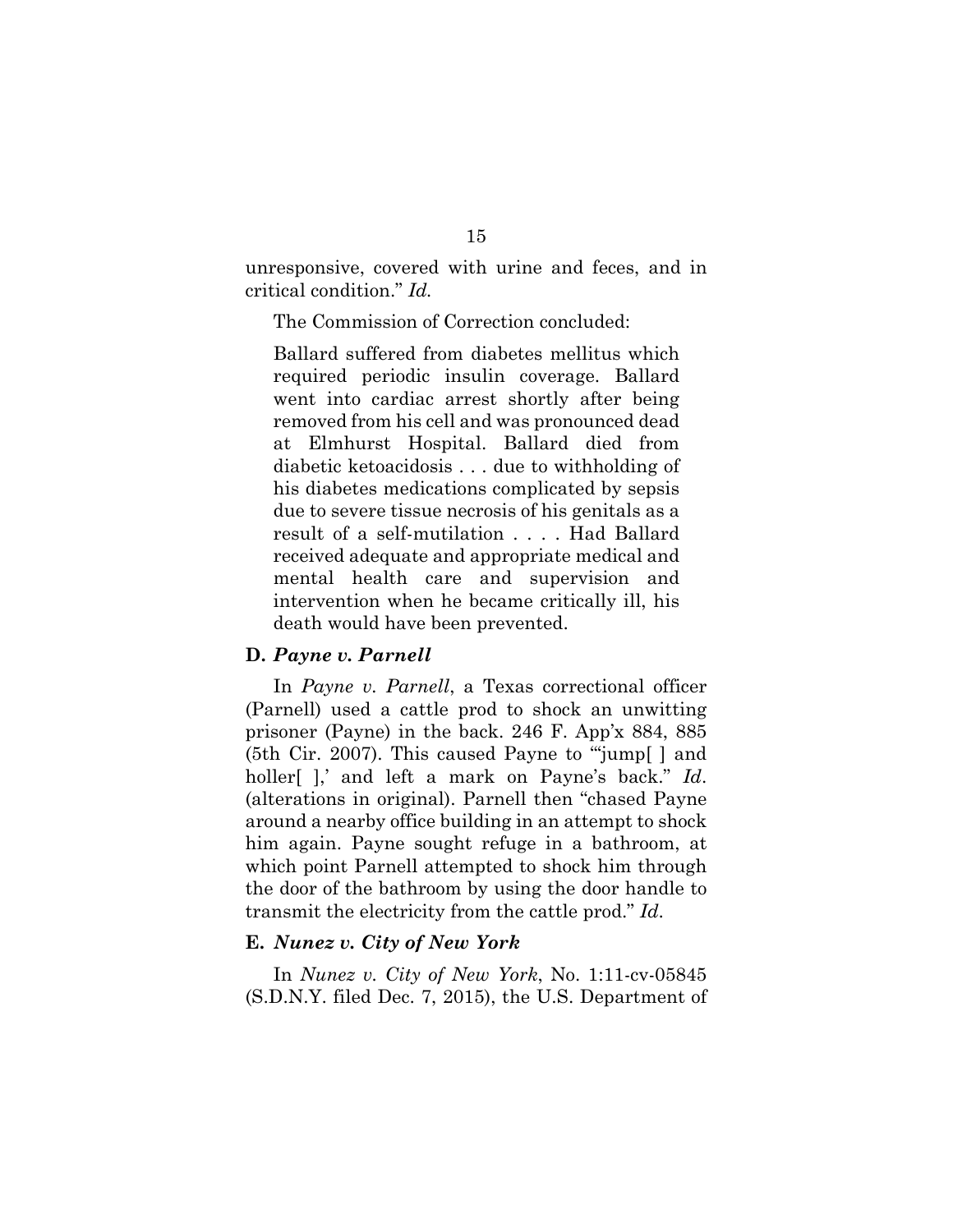Justice issued a findings letter regarding the jails on Rikers Island. The findings letter documented a litany of abuses, including the following episodes:

In December 2012, after being forcibly extracted from their cells for failure to comply with search procedures, two inmates (mentally ill inmates placed in the punitive segregation unit . . . ) were taken to the [medical] clinic and beaten in front of medical staff. The New York City Department of Investigation . . . conducted an investigation and concluded that staff had assaulted both inmates "to punish and/or retaliate against the inmates for throwing urine on them and for their overall refusal to comply with earlier search procedures."

 Based on inmate statements and clinic staff accounts, a Captain and multiple officers took turns punching the inmates in the face and body while they were restrained. One clinician reported that she observed one inmate being punched in the head while handcuffed to a gurney for what she believed to be five minutes. Another clinician reported that she observed DOC staff striking the other inmate with closed fists while he screamed for them to stop hurting him. A physician reported that when he asked what was happening, correction officers falsely told him that the inmates were banging their heads against the wall. A Captain later approached a senior [mental health department] official and stated, in substance, that it was good the clinical staff were present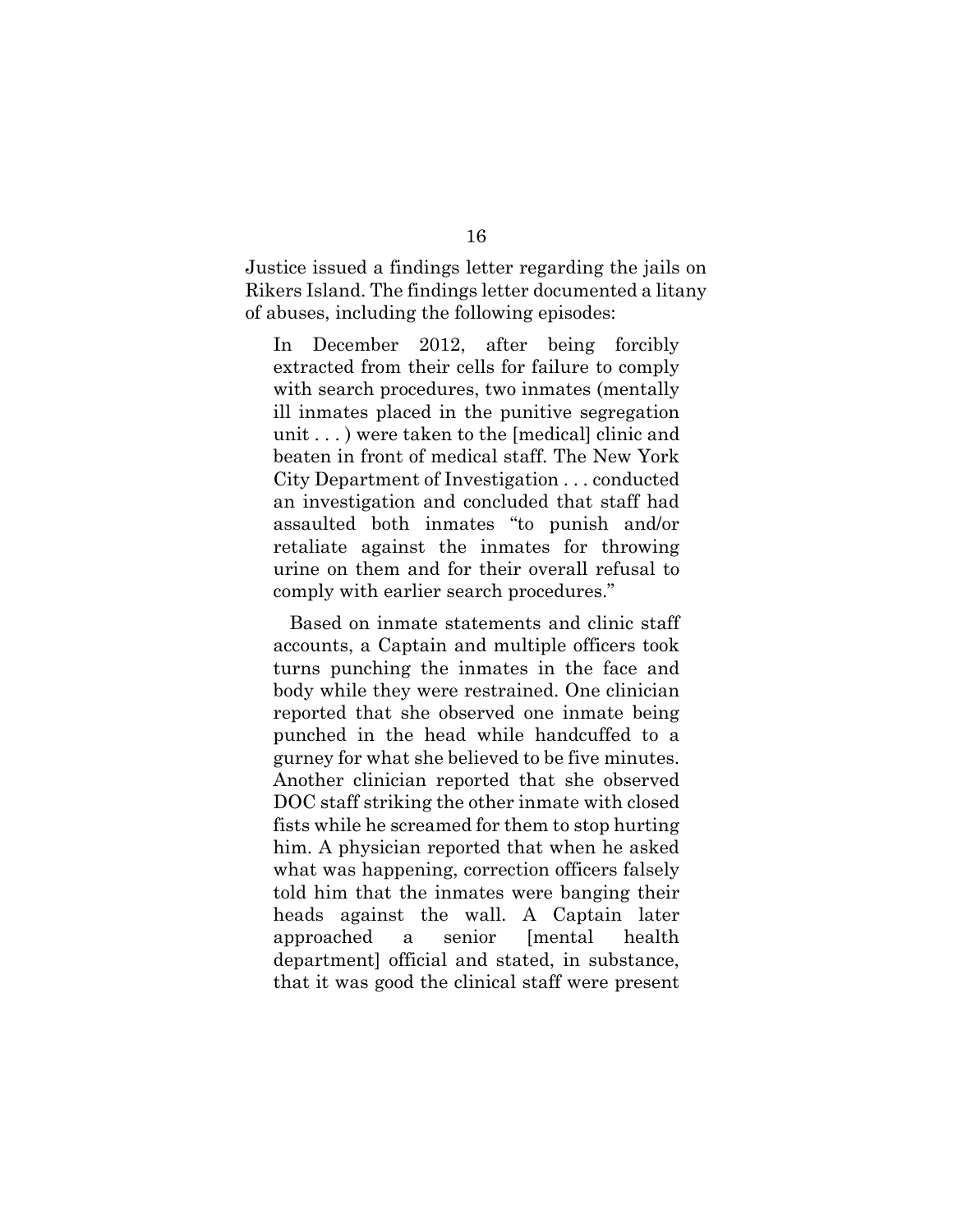"so that they could witness and corroborate the inmates banging their own heads into the wall." The correction officers' reports did not refer to any use of force in the clinic, and each report concluded by stating: "The inmate was escorted to the clinic without further incident or force used." The involved Captain did not submit any use of force report at all . . . . One of the inmates told our consultant that he was still spitting up blood due to the incident when interviewed more than a month later.<sup>3</sup>

### **F.** *Castro v. County of Los Angeles*

l

In *Castro v. County of Los Angeles*, Mr. Castro, a detainee at a West Hollywood police station, spent a full minute banging on his cell door after a drunk and combative inmate, Gonzelez, was placed in the cell with him. 833 F.3d 1060, 1065 (9th Cir. 2016) (en banc). Jail video showed the supervising officer, Solomon, sitting unresponsive at a nearby desk the entire time. *Id.* at 1073. Twenty minutes later, an "unpaid community volunteer" walked by the cell and saw Gonzalez inappropriately touching Castro's thigh. *Id.* at 1065. The volunteer reported this to Solomon, but Solomon waited six minutes to respond. *Id.* By that point, Gonzalez was "stomping on Castro's head," and Castro was "lying unconscious in a pool of

<sup>3</sup> Letter from Jocelyn Samuels, Acting Assistant Attorney General, U.S. Dep't of Justice Civil Rights Div., to Hon. Bill de Blasio, Mayor (August 4, 2014), at 14, https://www.justice.gov/sites/default/files/usao sdny/legacy/2015/03/25/SDNY%20Rikers%20Report.pdf.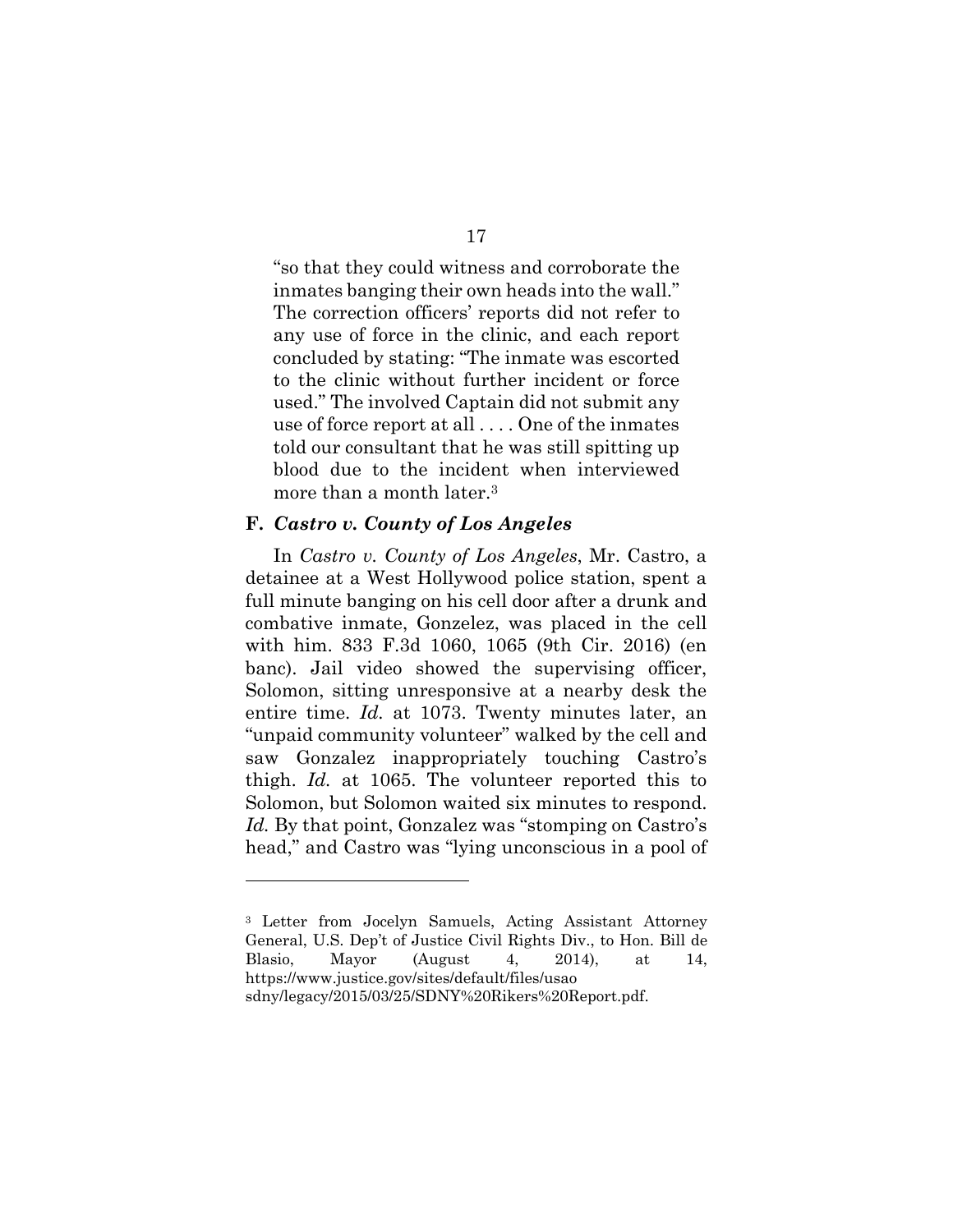blood." *Id.* Castro spent a month in a hospital and four years in a long-term care facility; he suffered permanent cognitive impairments. *Id.* 

## **G.** *Ross v. Blake*

l

In *Ross v. Blake*, 136 S. Ct. 1850, 1855 (2016), the plaintiff, Shaidon Blake, was an inmate in a Maryland prison when he was assaulted by two guards while being moved from his cell. One of the guards shoved the handcuffed Blake at the top of a flight of stairs, and then shoved him again at the bottom. *Id.* When Blake protested, one guard held "Blake against the wall, [while the other guard] wrapped a key ring around his fingers and then punched Blake at least four times in the face in quick succession. [The guard] paused briefly, then punched Blake in the face again." *Blake v. Ross*, 787 F.3d 693, 695 (4th Cir.), *cert. granted*, 136 S. Ct. 614 (2015), *and vacated*, 136 S. Ct. 1850 (2016). The two guards "then took Blake to the ground by lifting him up and dropping him. [One guard] dropped his knee onto Blake's chest, and he and [the other guard] restrained Blake until other officers arrived." *Id.* Blake suffered nerve damage as a result. *Id.* A jury awarded him \$50,000 against one of the guards on these facts.4

<sup>4</sup> *Ross*, 136 S.Ct. at 1855. The claim against the other defendant had been dismissed for failure to exhaust administrative remedies, a decision vacated and remanded by this Court. *Id.* at 1855, 1862.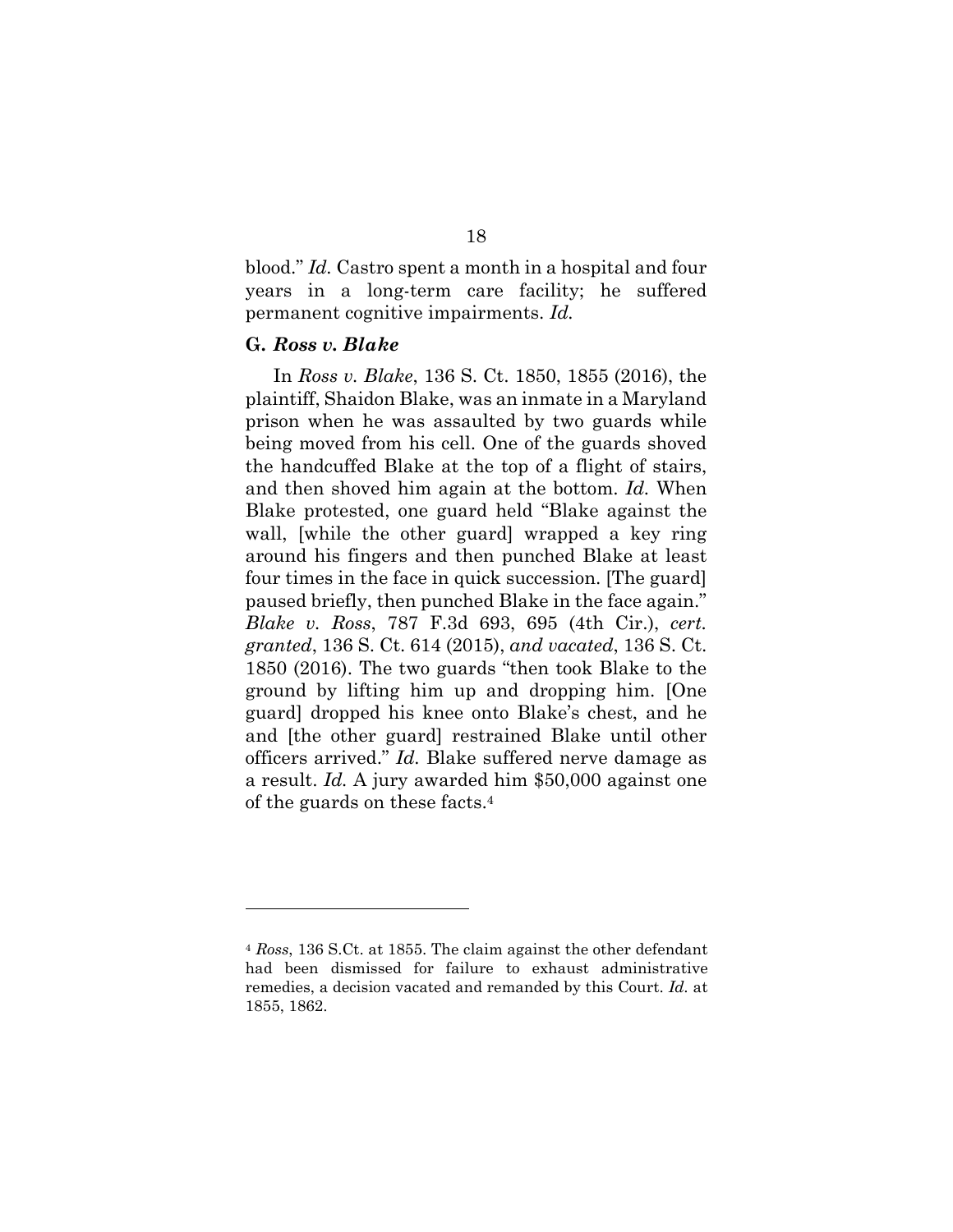#### **H.** *Madrid v. Gomez*

In *Madrid v. Gomez*, the Northern District of California cataloged a staggering number of abuses at California's Pelican Bay State Prison. 889 F. Supp. 1146, 1162–67 (N.D. Cal. 1995). For instance, a nurse at Pelican Bay observed five to six correctional officers holding a handcuffed African American prisoner in a bathtub filled with boiling water. 889 F. Supp. 1146, 1167 (N.D. Cal. 1995). One of the officers holding the prisoner said, "looks like we're going to have a white boy before this is through . . . his skin is so dirty and so rotten, it's all fallen off." *Id.* at 1167. The nurse observed that "from just below the buttocks down, [the prisoner's] skin had peeled off and was hanging in large clumps around his legs, which had turned white with some redness." *Id.* Even so, the officers did not summon medical help; instead, one of them declared that the prisoner "had been living in his own feces and urine for three months, and if he was going to get infected, he would have been already." *Id.*

In a separate incident at Pelican Bay, guards injured a non-threatening prisoner by firing "two rounds from a 38 millimeter gas gun" into the prisoner's cell; shooting the prisoner in the chest and stomach with a taser gun; and striking the prisoner "on the top of his head with the butt of the gas gun, knocking him unconscious." *Id.* at 1162. When the prisoner "regained consciousness, he was on the floor with his face down. An officer was stepping on his hands and hitting him on his calves with a baton, at which point [the prisoner] passed out a second time." Id. The prisoner was then "dragged out of the cell face"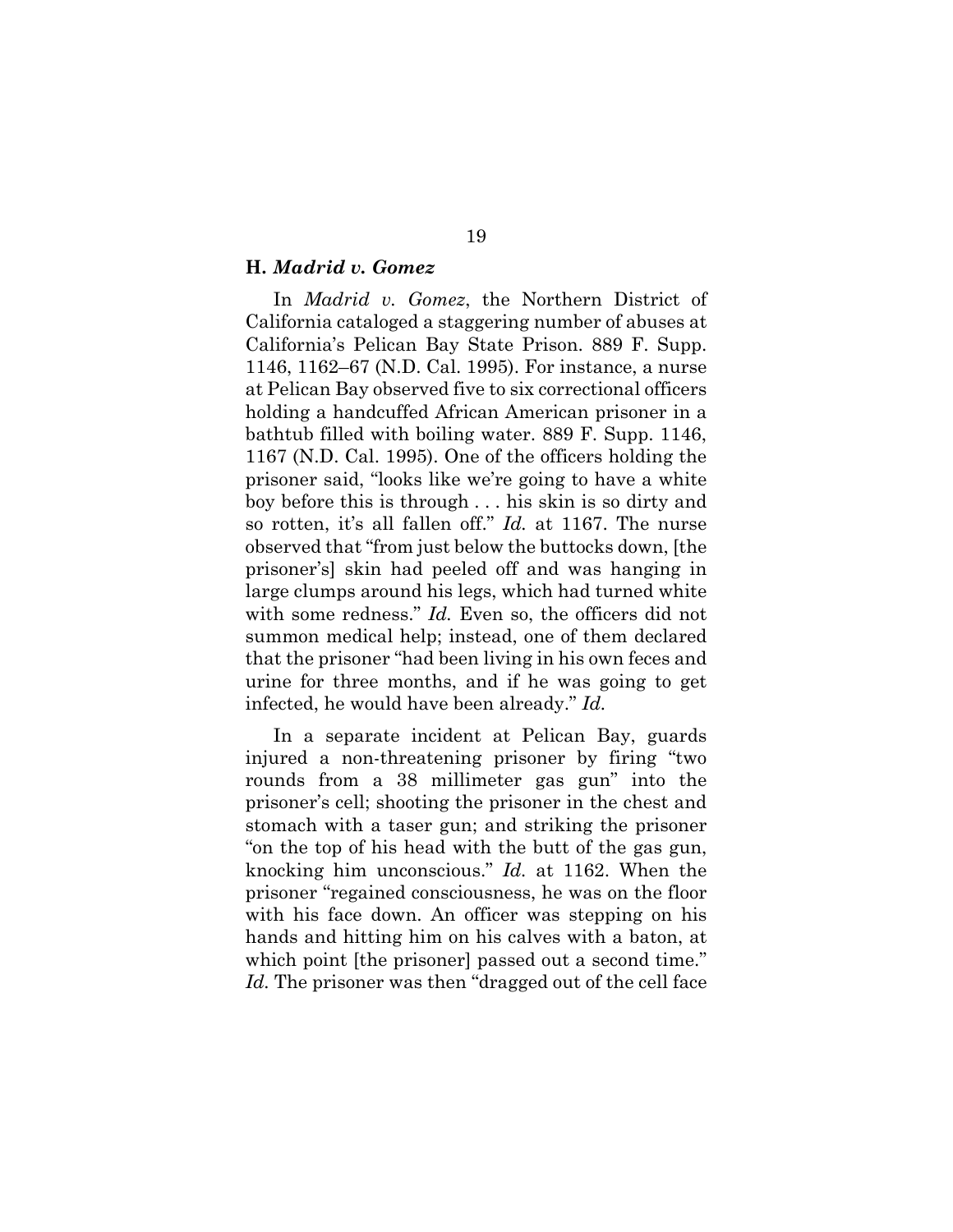down; his head was bleeding, and a piece of his scalp had been detached or peeled back." *Id.* The incident report falsely stated that the prisoner "sustained his head injury when he fell and accidentally hit his head on the toilet . . . ." *Id.*

In yet another Pelican Bay incident, correctional officers dragged a handcuffed prisoner from his cell, threw him against the wall, and, having knocked the prisoner unconscious, kicked him in the "head, face, neck and shoulders . . . ." *Id.* at 1164. The inmate "lost four teeth, received a 1.5 inch laceration to the back of his head, and suffered abrasions to the head, face, back, neck, chest and both legs." *Id.*

## **I.** *Clark-Murphy v. Foreback*

In *Clark-Murphy v. Foreback*, a Michigan prisoner collapsed in the cafeteria line while the prison was on heat alert. 439 F.3d 280, 283 (6th Cir. 2006). The prisoner was taken to an "observation cell," a type of cell that "gives officers an opportunity to observe a prisoner more closely than would be possible if the prisoner were in the general prison population." *Id.* The prisoner then had a series of psychotic episodes, including one in which he barked like a dog. *Id.* at 283–85. Prison staff repeatedly turned off the water to his cell over the course of several days, during which the prisoner asked for water and was observed drinking from the toilet. *Id.* He died of dehydration. *Id.* at 285.

### **J.** *Hadix v. Caruso*

In *Hadix v. Caruso*, T.S., "a psychotic man with apparent delusions" who was "screaming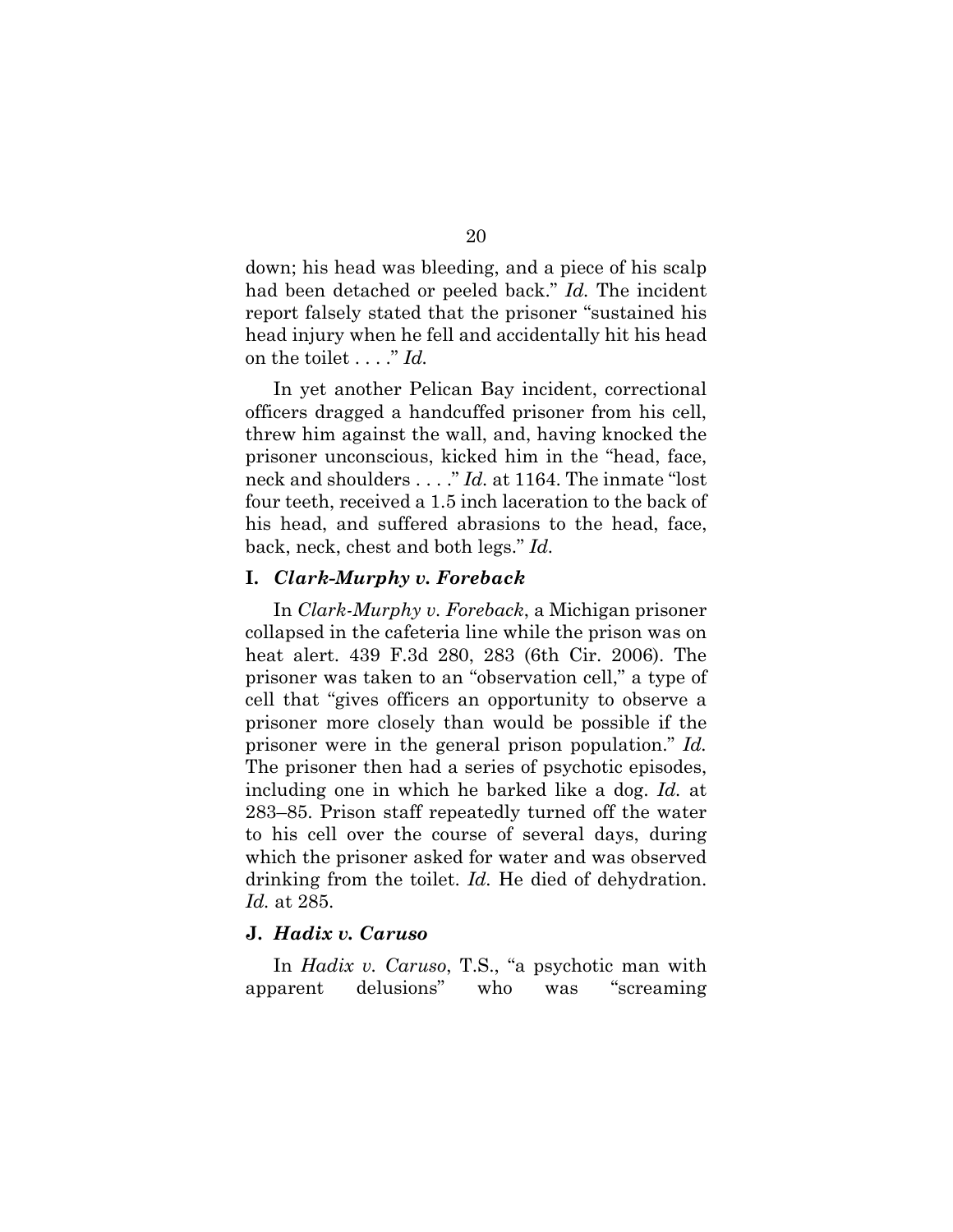incoherently[,]" was left by correctional officers "in chains on a concrete bed over an extended period of time with no effective access to medical or psychiatric care and with custody staff telling him that he would be kept in four-point restraints until he was cooperative." 461 F. Supp. 2d 574, 578 (W.D. Mich. 2006). T.S. was restrained in this manner for approximately four days, two of which were "designated 'heat alert' days with heat index readings around 100 degrees." *Id.* at 579.

The court noted that "for many hours of [his] restraint, T.S. was naked and [lay] in his own urine." *Id.* at 577. Staff finally removed T.S. from restraints after a period of "prolonged 'sleeping.'" *Id.* at 579. Later in the day, "he fell face first onto the concrete floor." *Id*. Minutes afterward, T.S. fell off the toilet and could not get up on his own, at which point a nurse checked both of T.S.'s arms and found only a "faint" pulse. *Id.* And yet, "neither custody staff (who checked on T.S. on regular intervals), nor psychological and nursing staff (who all saw T.S. in a state of decline) took any action to summon emergency care when the need to do so was obvious." *Id.* at 580. Staff summoned an ambulance only later, when the same nurse who had checked T.S.'s pulse returned and "found T.S. not breathing." *Id*. T.S. was taken to the hospital and pronounced dead. *Id.* 

## **K.** *United States v. Erie County*

Before the start of litigation in *United States v. Erie County*, No. 09-cv-0849 (W.D.N.Y. filed Sept. 30, 2009), the U.S. Department of Justice issued a findings letter stating: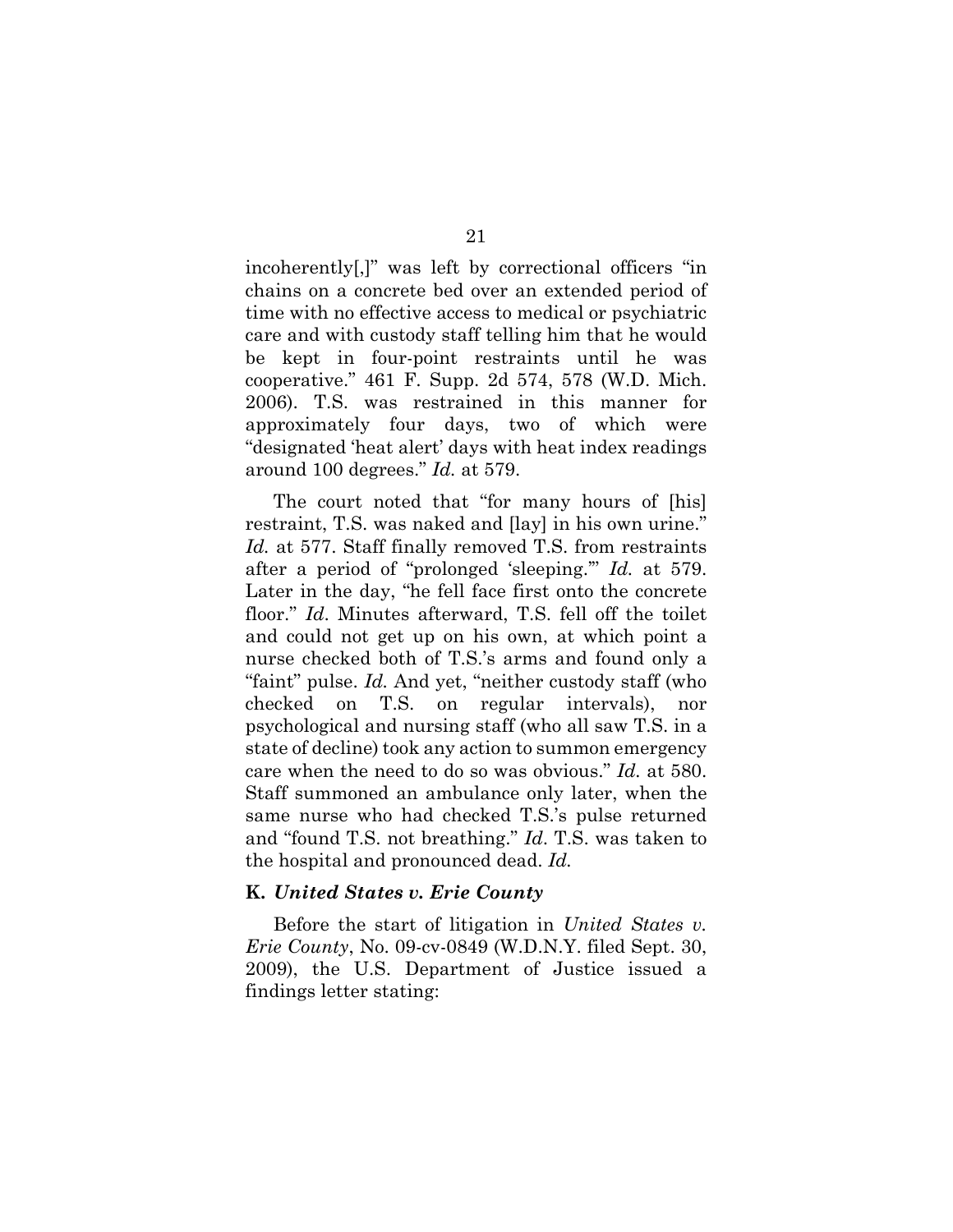In August 2007, during the booking process, ECHC deputies struck a pregnant inmate in the face, threw her to the ground, and kneed

22

her in the side of her stomach. When she informed deputies that she was pregnant, the deputies allegedly replied that they thought she was fat, not pregnant. The inmate lost her two front teeth as a result of the assault.<sup>5</sup>

# **L.** *Depriest v. Epps*

l

In *Depriest v. Epps*, the court concluded that conditions at Walnut Grove, a youth prison, "[f]ar exceeded mere breaches of the United States Constitution." *Depriest v. Epps*, No. 3:10-cv-00663- CWR-FKB, 2012 BL 443032, at \*2 (S.D. Miss. Mar. 26, 2012). In one example, "staff of the [prison] and those responsible for overseeing and supervising the youth engaged in sexual relationships with the youth [and] exploited them by selling drugs in the facility . . . ." *Id.* Additionally, the detained youth were "frequently subjected to chemical restraints for the most insignificant of infractions and [were] denied necessary medical care. And although many of the offenders [had] been ordered to finish their education, 'the facility prevent[ed] most youth from accessing even the most basic education services.'" *Id.* at \*2–3. The court found "'brazen' staff sexual misconduct and

<sup>5</sup> Letter from Loretta King, Acting Assistant Attorney General, U.S. Dep't of Justice Civil Rights Div., to Hon. Chris Collins, Erie Cty. Exec. (July 15, 2009), at 18, https://www.justice.gov/sites/default/files/crt/legacy/2010/12/15/ Erie findlet redact 07-15-09.pdf.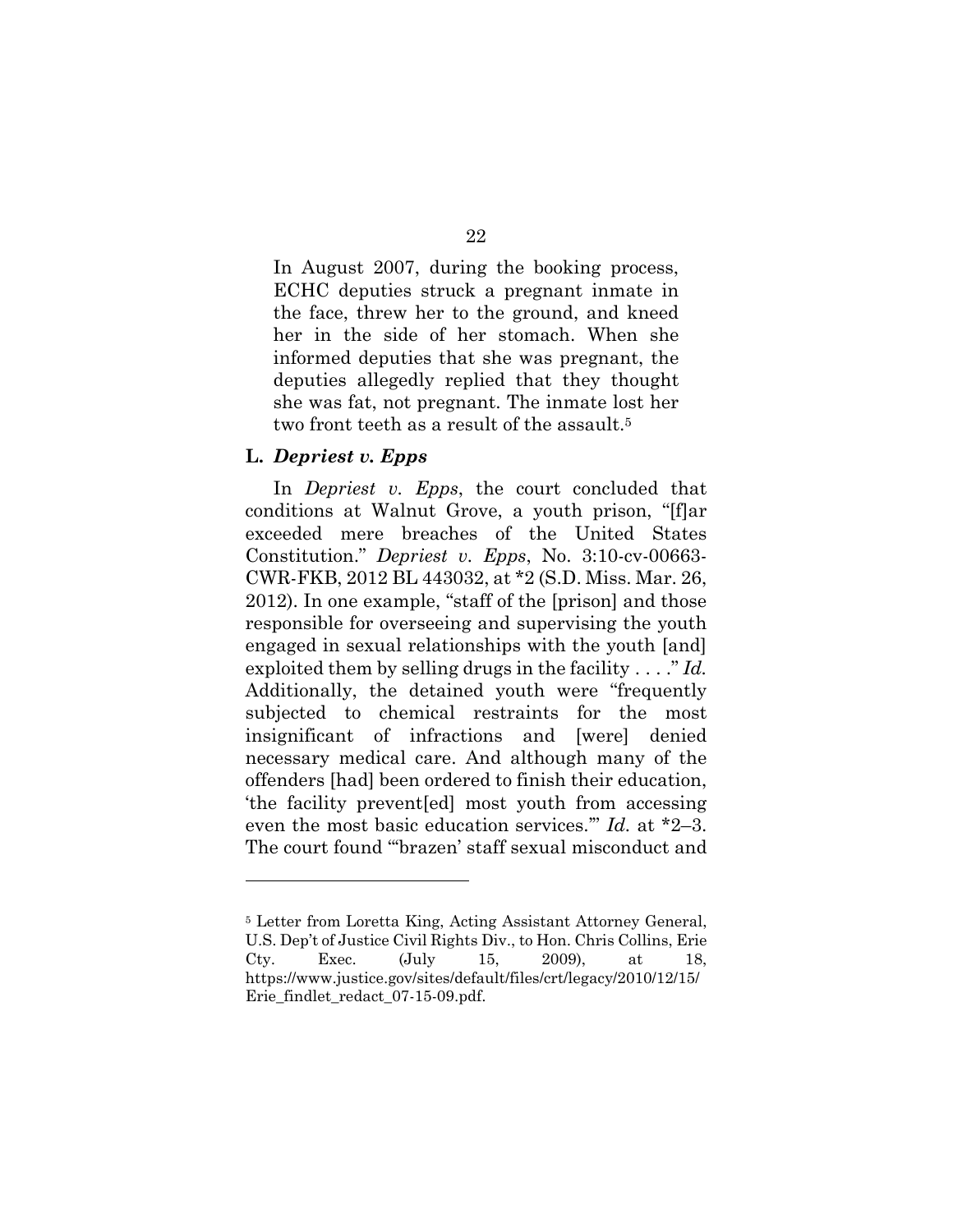brutal youth-on-youth rapes" and concluded that the prison "paints a picture of such horror as should be unrealized anywhere in the civilized world." *Id.* at \*4– 5.

#### **M.** *Jones v. Gusman*

In *Jones v. Gusman*, an officer performed a check of a jail hallway so inattentively that he did not notice a detainee being gang raped by ten to fourteen other detainees. 296 F.R.D. 416, 437 (E.D. La. 2013). The assailants ripped the victim's clothes off and hog tied him; stuck fingers, a tongue, a toothbrush, and toothpaste in the victim's anus; kicked him and struck him in the head with a mop and bucket; carried him to a different location; tied him to a post, punched him repeatedly, and beat him with a mop handle hard enough to strip the skin from his back and buttocks; threw hot water and possibly urine on him; and made him dance while wearing a thong. *Id.* at 437–38. After this attack, the prisoner did not receive medical care for nearly a year. *Id.* at 438.

In a second incident documented in the same decision, a deputy did not investigate when he "heard what he believed to be inmates fighting on a tier, as well as statements like 'stick your finger in his butt and piss on him.'" *Id.* at 432.

### **N.** *Hope v. Pelzer*

On two occasions, Alabama correctional officers handcuffed prisoner Larry Hope to a hitching post. *Hope v. Pelzer*, 536 U.S. 730, 733-34 (2002). In the second instance, officers forced Hope to "take off his shirt, and he remained shirtless all day while the sun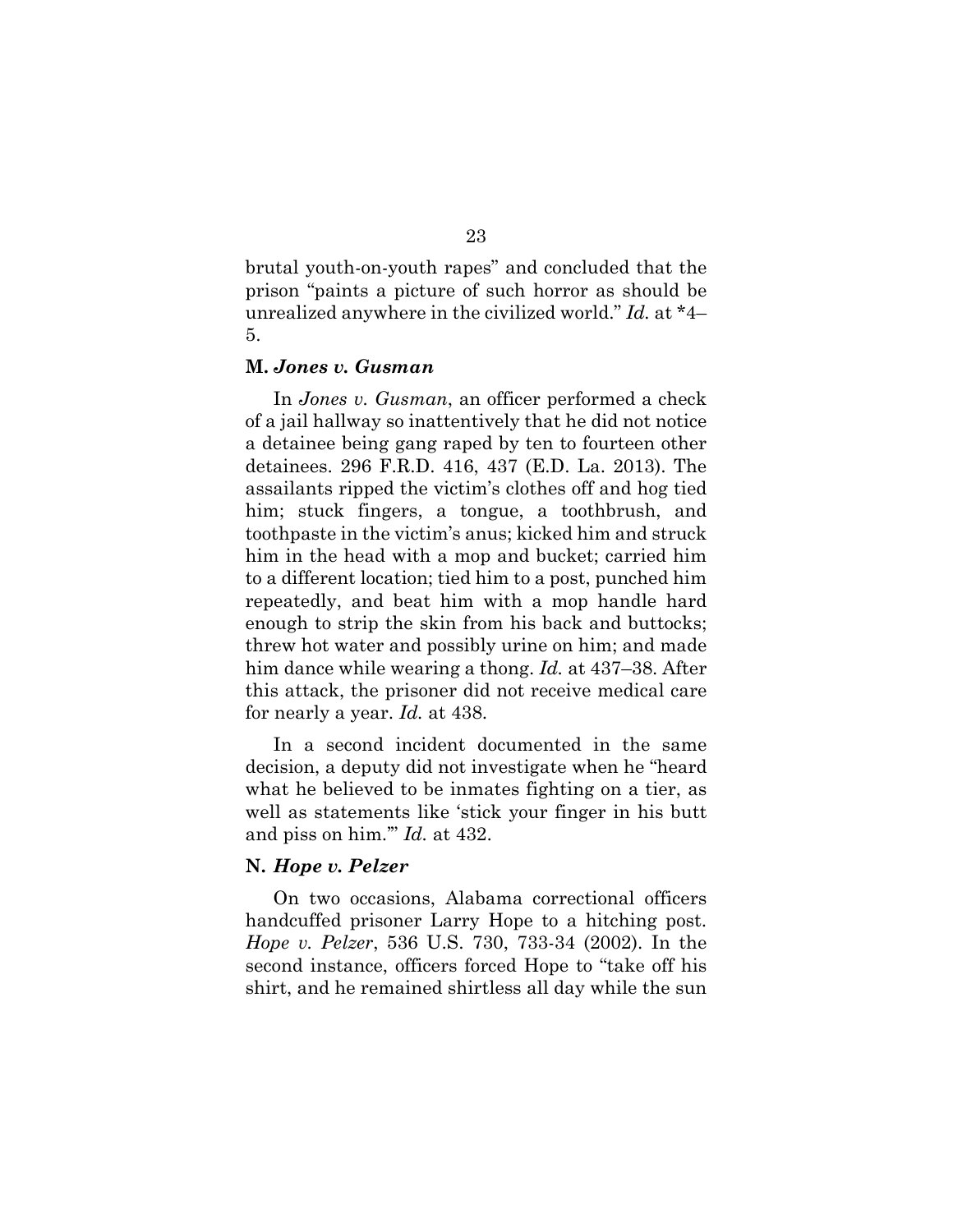burned his skin." *Id.* at 734–35. Hope was shackled to the hitching post for seven hours, during which "he was given water only once or twice and was given no bathroom breaks." *Id.* at 735. A guard, knowing Hope was thirsty, set out to taunt him: he "first gave water to some dogs, then brought the water cooler closer to [Hope], removed its lid, and kicked the cooler over, spilling the water onto the ground." *Id.* This Court concluded that "Hope was treated in a way antithetical to human dignity—he was hitched to a post for an extended period of time in a position that was painful, and under circumstances that were both degrading and dangerous." *Id.* at 745.

#### **O.** *Lippert v. Godinez*

In *Lippert v. Godinez*, a court-appointed medical expert documented numerous instances of horrifying medical treatment by the Illinois Department of Corrections and its healthcare contractor staff. Final Report of the Court Appointed Expert, Dkt. 339, *Lippert v. Godinez*, 10-4603 (N.D. Ill. May 19, 2015). At one prison, for example, a patient "presented with classic signs and symptoms of lung cancer from the time he arrived in IDOC, yet these were ignored by healthcare staff for three months. By the time he was finally diagnosed, the only treatment he was eligible for was palliative radiation, which he declined." *Id*. at 7. Nine days later, the patient died. *Id*. The report also found that another patient "had a history of cirrhosis and was admitted to the infirmary with recurrent active GI bleeding. Despite evidence of substantial blood loss, the patient was not sent to the hospital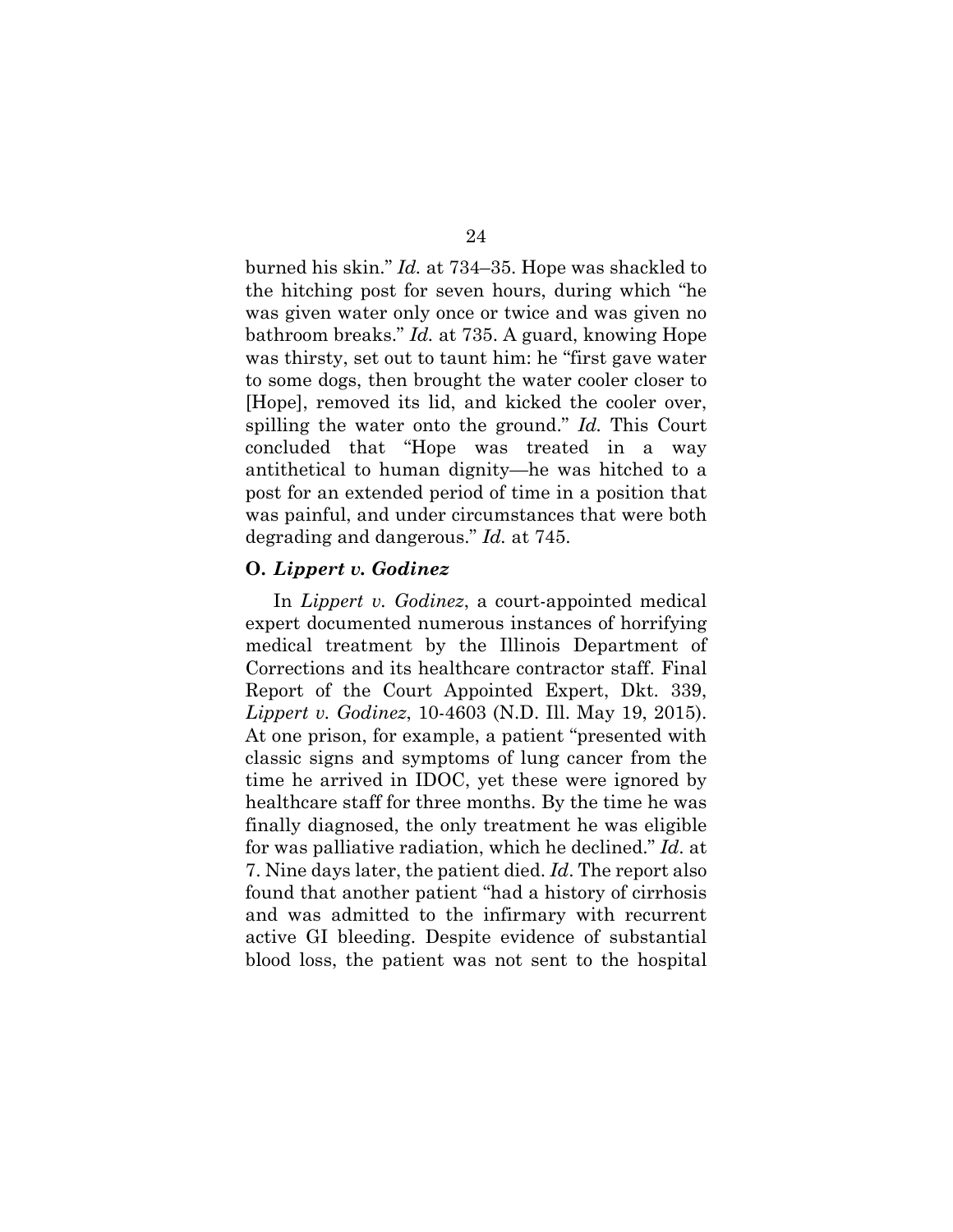until the following day; he died at the hospital two days later." *Id*. at 32.

### **P.** *United States v. Cook County*

Before the start of litigation in *United States v. Cook County*, No. 10-cv-02946 (N.D. Ill. filed May 13, 2010), the U.S. Department of Justice issued a letter cataloging prison abuses, including the following example:

John S. was being strip-searched prior to going to recreation. He was tapping on the wall. An officer ordered him to stop and hit him on top of the head. John continued to tap. After John was searched, the officer said: "You're f------ guilty" and slammed him on top of a cart and against the wall. John was pulled into the hallway where other officers started to beat him. He was hit in the face, dragged by his hair, choked, and beaten.<sup>6</sup>

## **Q.** *Hudson v. McMillian*

l

In *Hudson v. McMillian*, a correctional officer punched a shackled and handcuffed prisoner "in the mouth, eyes, chest, and stomach." 503 U.S. 1, 4 (1992). Another officer "held the inmate in place and kicked

<sup>6</sup> Letter from Grace Chung Becker, Acting Assistant Attorney General, and Patrick J. Fitzgerald, U.S. Attorney, U.S. Dep't of Justice Civil Rights Div., to Todd H. Stroger, Cook County Bd. Pres., and Thomas Dart, Cook County Sheriff (July 11, 2008), at 13,

https://www.justice.gov/sites/default/files/crt/legacy/2011/04/13/ CookCountyJail\_findingsletter\_7-11-08.pdf.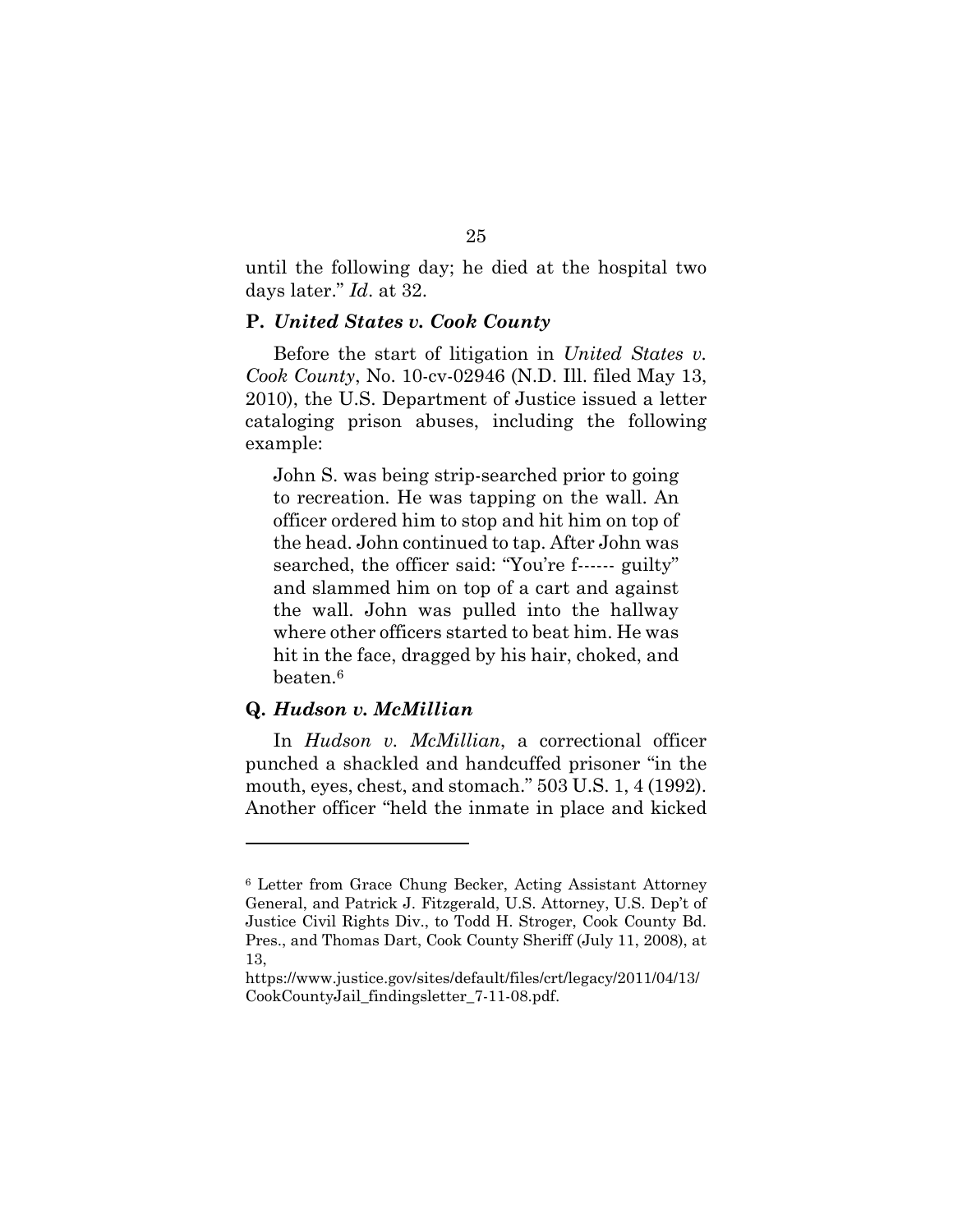and punched him from behind." *Id.* Meanwhile, their supervisor, "watched the beating but merely told the officers 'not to have too much fun.'" *Id.* 

### **R.** *Riker v. Gibbons*

l

Prior to the start of litigation in *Riker v. Gibbons*, No. 3:08-cv-0115 (D. Nev. filed Mar. 6, 2008), an expert concluded that medical treatment at a Nevada prison "amounts to the grossest possible medical malpractice, and the most shocking and callous disregard for human life and human suffering, that I have ever encountered in the medical profession in my thirty-five years of practice."7 For example, Patrick Cavanaugh, a prisoner suffering from gangrene, "received almost no treatment for his illnesses, so his slow, painful death in the [prison's] infirmary was virtually assured. Given the profound and unmistakable smell of putrefying flesh, there can be no question that every medical provider and correctional officer in that infirmary was acutely aware of Patrick Cavanaugh's condition." *Id.* at 2.

## **S.** *Valarie v. Michigan Dep't of Corrections*

Anthony McManus suffered from psychosis, including schizophrenia and bipolar disorder. *Valarie v. Michigan Dep't of Corr.*, No. 2:07-CV-5, 2009 WL 2232684, at \*5 (W.D. Mich. July 22, 2009). He was locked in a Michigan prison that had no resources for

<sup>7</sup> William Noel, *Review of Medical Records from Ely State Prison*, https://www.aclu.org/legal-document/expert-report-dr-noelmedical-care-ely-state-prison?redirect=cpredirect/33009 (last accessed Oct. 1, 2017).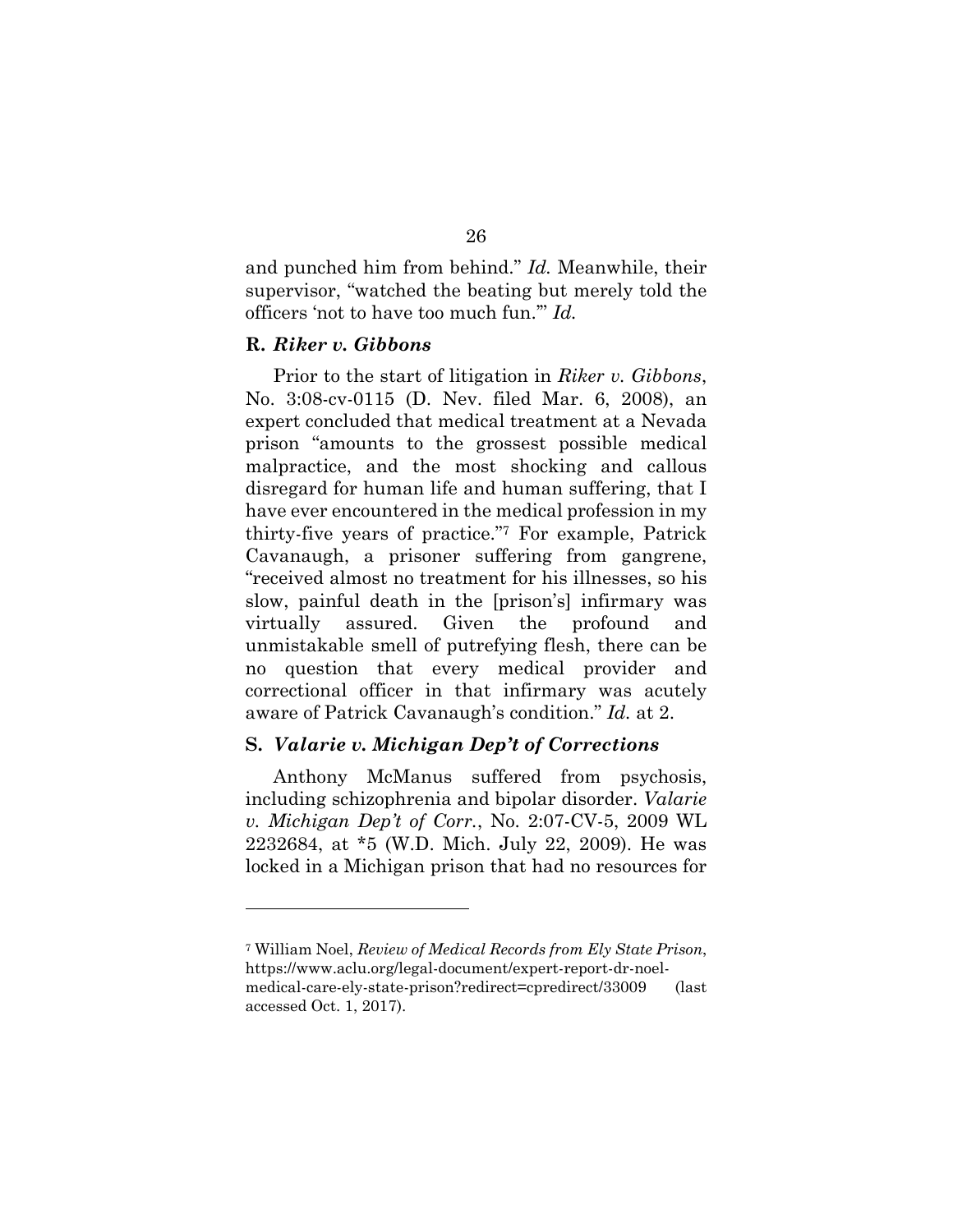treating psychiatric illnesses, *id.* at \*1, where, over the course of four months, "[h]e received so little food and water" that he died in his cell of a combination of starvation and dehydration, *id*. at \*18. When a "chemical agent" was applied to McManus in an effort to remove him from his cell, a nurse claimed that McManus was in "[n]o apparent distress," even though, as the court stated,

video footage of the application of the chemical spray demonstrates a very emaciated, naked individual who appears to be in great discomfort, who is verbalizing in an incoherent manner, and who eventually makes repeated clear requests for water and help. *Mr. McManus' skeletal structure is clearly seen protruding from the skin.* During the taped footage, no one provides Mr. McManus with any water.

### Id. at \*4 (citations omitted) (emphasis added).

In an affidavit, an expert prison official stated that "[a]nimals in animal shelters are generally given more attention and better care than was afforded to McManus." *Id.* at \*8.

#### **T.** *Cutter v. Wilkinson*

In *Cutter v. Wilkinson*, this Court noted that numerous violations of prisoners' religious freedoms could be found in the Congressional Record surrounding passage of the Religious Land Use and Institutionalized Persons Act, 42 U.S.C. § 2000cc-1. 544 U.S. 716 n.5 (2005). For example, "prisoners' religious possessions, 'such as the Bible, the Koran,

## 27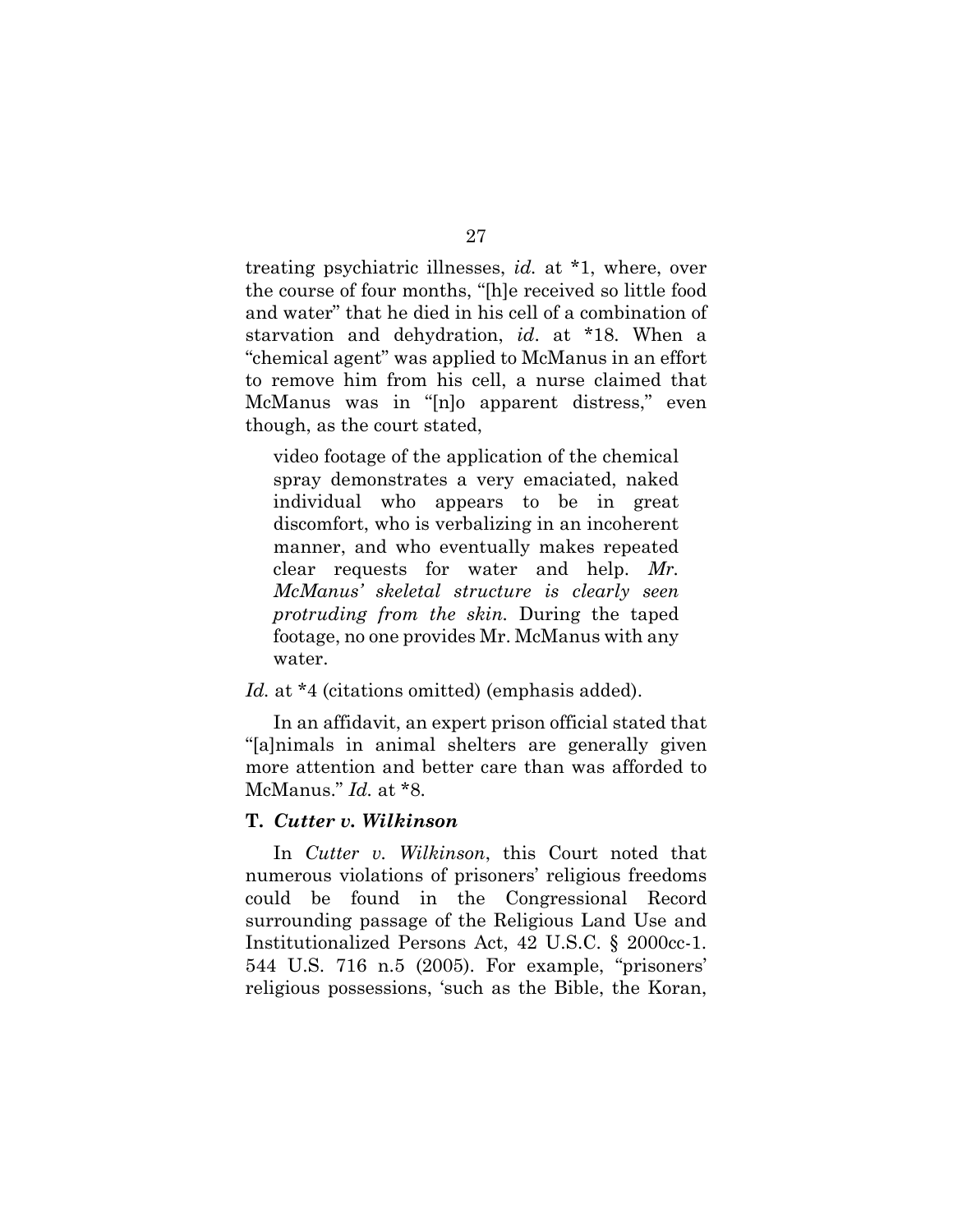the Talmud or items needed by Native Americans, 1... were frequently treated with contempt and were confiscated, damaged or discarded' by prison officials." *Id.* (alteration in original) (citation omitted).

### **U.** *Brown v. Plata*

In *Brown v. Plata*, this Court summarized cases of horrific medical and mental health abuse in California prisons. 563 U.S. 493, 502–06 (2011). For instance, the Court observed that suicidal prisoners were "held for prolonged periods in telephone-boothsized cages without toilets[,]" and "[a] psychiatric expert reported observing an inmate who had been held in such a cage for nearly 24 hours, standing in a pool of his own urine, unresponsive and nearly catatonic." *Id.* at 503–04. According to a correctional officer, "in one prison, up to 50 sick inmates 'may be held together in a 12–by 20–foot cage for up to five hours awaiting treatment.'" *Id*. at 504. The Court also recognized instances in which prisoners had died following egregious delays in medical care, including "[a] prisoner with severe abdominal pain [who] died after a 5-week delay in referral to a specialist;" another prisoner "with 'constant and extreme' chest pain [who] died after an 8–hour delay in evaluation by a doctor;" and "a prisoner [who] died of testicular cancer after a 'failure of MDs to work up for cancer in a young man with 17 months of testicular pain.'" *Id.* at 505.

\*\*\*

Men and women locked up in American prisons and jails too often suffer abominable mistreatment at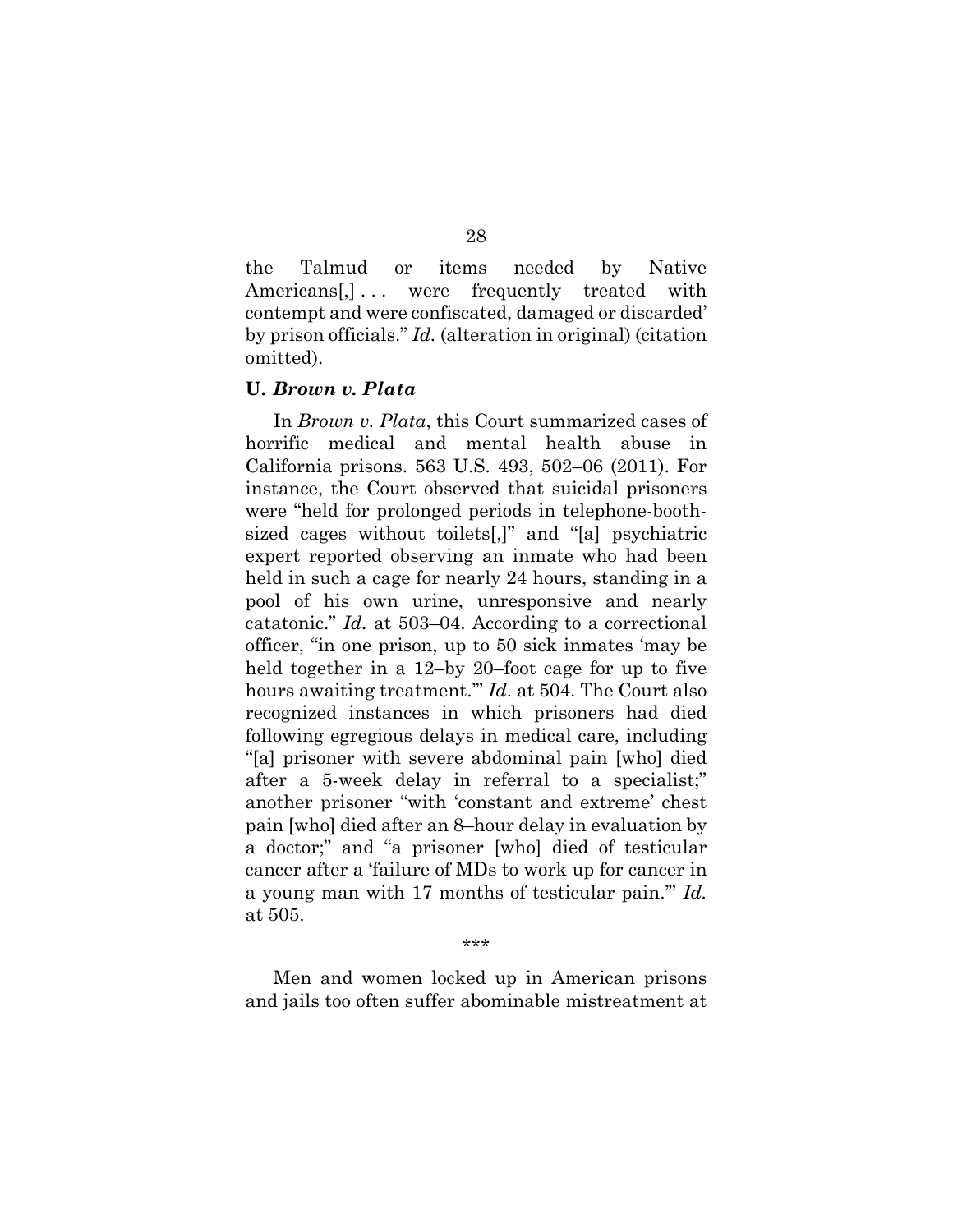the hands of their jailers. Such conduct demands compensation and deterrence. A rule that categorically forbids the victims of such abuse from recovering more than 75% of their damages would weaken arbitrarily the important role of damages under § 1983 as a source of recompense for victims and a check against future misconduct.

# **CONCLUSION**

The judgment of the U.S. Court of Appeals for the Seventh Circuit should be reversed.